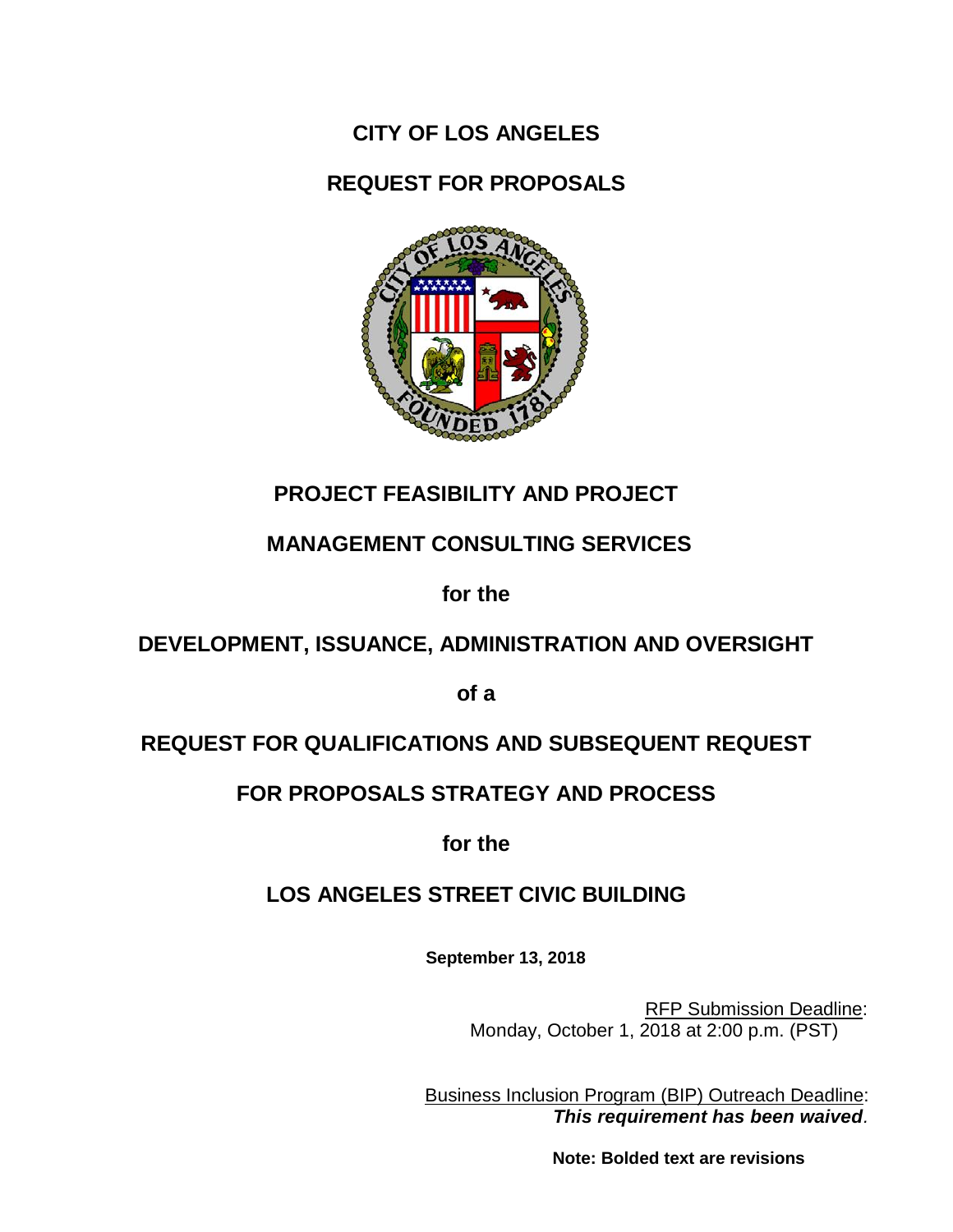| <b>TABLE OF CONTENTS</b>                                                                                                                                      |                      |
|---------------------------------------------------------------------------------------------------------------------------------------------------------------|----------------------|
| <b>I. INTRODUCTION</b>                                                                                                                                        | 3                    |
| <b>II. BACKGROUND</b>                                                                                                                                         | 3                    |
| III. SCOPE OF SERVICES<br>A. General<br>B. Preparation of Detailed Request for Qualifications (RFQ)<br>C. Preparation of Detailed Request for Proposals (RFP) | 4<br>4<br>6          |
| <b>IV. GENERAL REQUIREMENTS</b><br>A. Meetings<br><b>B.</b> Coordination<br><b>C. Work Products</b><br>D. Project Schedule                                    | 10<br>10<br>10<br>10 |
| <b>V. FEE PROPOSAL</b>                                                                                                                                        | 10                   |
| <b>VI. CONTACT INFORMATION</b>                                                                                                                                | 11                   |
| <b>VII. QUESTIONS</b>                                                                                                                                         | 11                   |
| <b>VIII. SELECTION CRITERIA</b>                                                                                                                               | 11                   |
| <b>INFORMATION TO BE SUBMITTED IN PROPOSAL</b><br>IX.                                                                                                         | 12                   |
| <b>X</b> .<br><b>PROPOSAL REVIEW PROCESS</b>                                                                                                                  | 15                   |
| XI. GENERAL CONFLICT OF INTEREST GUIDELINES                                                                                                                   | 15                   |
| <b>XII. GENERAL RESERVATIONS</b>                                                                                                                              | 16                   |
| XIII. ADMINISTRATIVE CONTRACTING REQUIREMENTS                                                                                                                 | 18                   |

### 1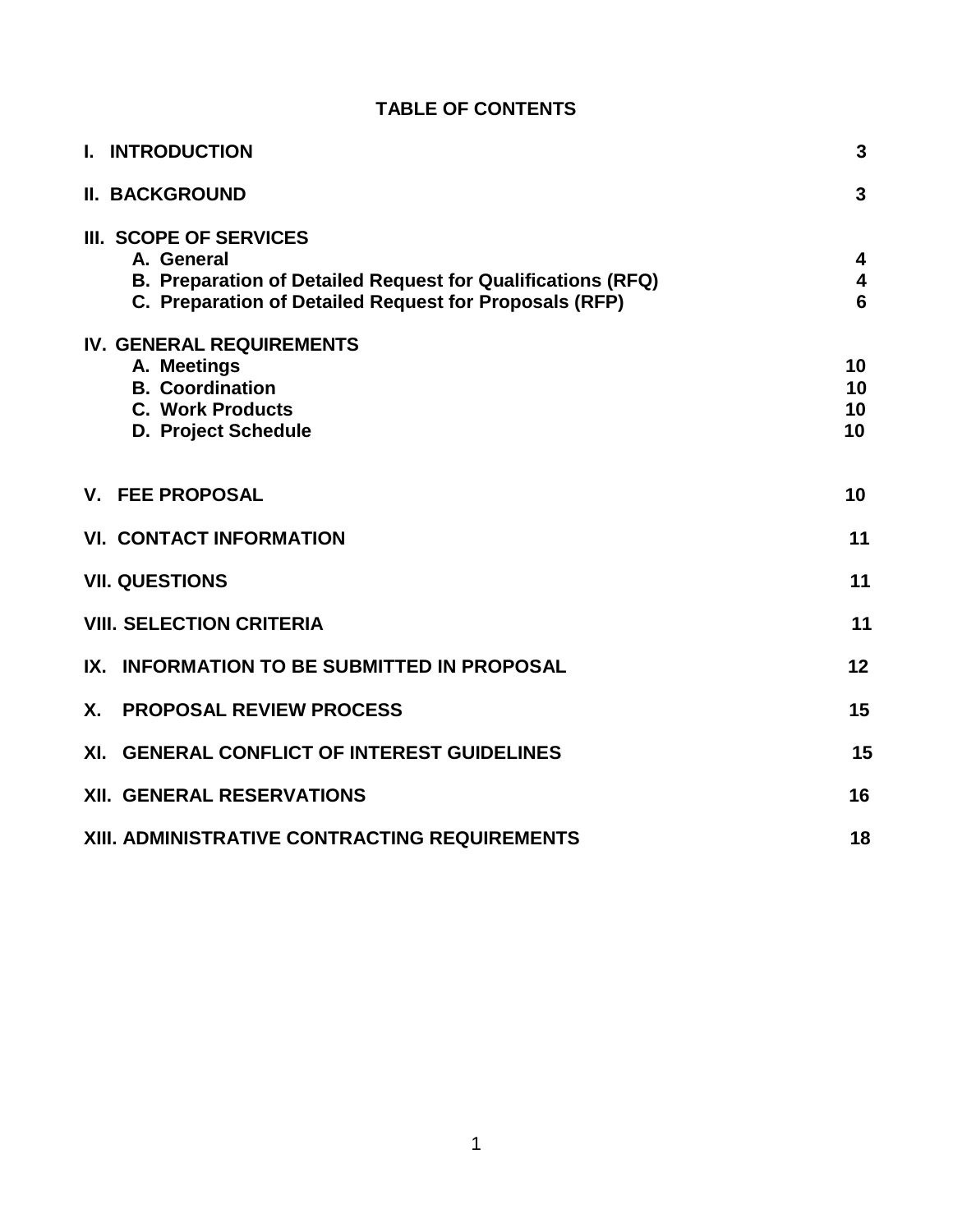### **EXHIBITS**

- Exhibit A: Nondiscrimination, Equal Employment Practices and Affirmative Action Program
- Exhibit B: Americans with Disabilities Act Policy, 42 U.S.C. Section 12101
- Exhibit C: Child Support Ordinance, Los Angeles Administrative Code Section 10.10
- Exhibit D: Contractor Responsibility Ordinance Pledge of Compliance and Questionnaire
- Exhibit E: Equal Benefits Ordinance, Los Angeles Administrative Code Section 10.821
- Exhibit F: Living Wage Statutory Ordinance/Exemptions
- Exhibit G: Service Contract Worker Retention Ordinance
- Exhibit H: Los Angeles Residence Information
- Exhibit I: Non-Collusion Affidavit, Los Angeles City Charter Section 386
- Exhibit J: First Source Hiring Ordinance
- Exhibit K: City Ethics Form 50 Bidder Certification
- Exhibit L: City Ethics Form 55 Prohibited Contributions
- Exhibit M: Slavery Disclosure Ordinance
- Exhibit N: Local Business Certification Affidavit of Eligibility
- Exhibit O: Iran Contracting Act of 2010 Compliance Affidavit
- Exhibit P: Required Insurance and Minimum Limits
- Exhibit Q: Internal Revenue Service W-9 Form
- Exhibit R: Contractor/Bidder History Form
- Exhibit S: Business Inclusion Program, *waived*

**Exhibit T: Schedule B – Task Work Order List of Sub-Consultants**

### **ATTACHMENTS**

- Attachment 1: Task Order No. 37
- Attachment 2: *Not used.*
- Attachm't 3-R: LASCB Fee Proposal Spreadsheet
- Attachment 4: [http://clkrep.lacity.org/onlinedocs/2014/14-1604 rpt CAO 05-25-2018.pdf](http://clkrep.lacity.org/onlinedocs/2014/14-1604%20rpt%20CAO%2005-25-2018.pdf)
- Attachm't 5-R: LASCB DBFOM P3 Master Schedule dated August 20, 2018.
- Attachment 6: LASCB Project Conceptual Axonometric
- Attachment 7: [http://eng2.lacity.org/techdocs/emg/doc/Findings and Statement of](http://eng2.lacity.org/techdocs/emg/doc/Findings%20and%20Statement%20of%20Overriding%20Considerations%20November%202016.pdf)  [Overriding Considerations November 2016.pdf](http://eng2.lacity.org/techdocs/emg/doc/Findings%20and%20Statement%20of%20Overriding%20Considerations%20November%202016.pdf)
- Attachment 8: "City Administrative Officer's List of Prequalified Real Estate Consultants"
- Attachment 9: Contact/ Sign-in List for the LASCB and business card images, from the September 5, 2018 Bidder's Conference.

### **APPENDIX**

Appendix A: Standard Provisions for City Contracts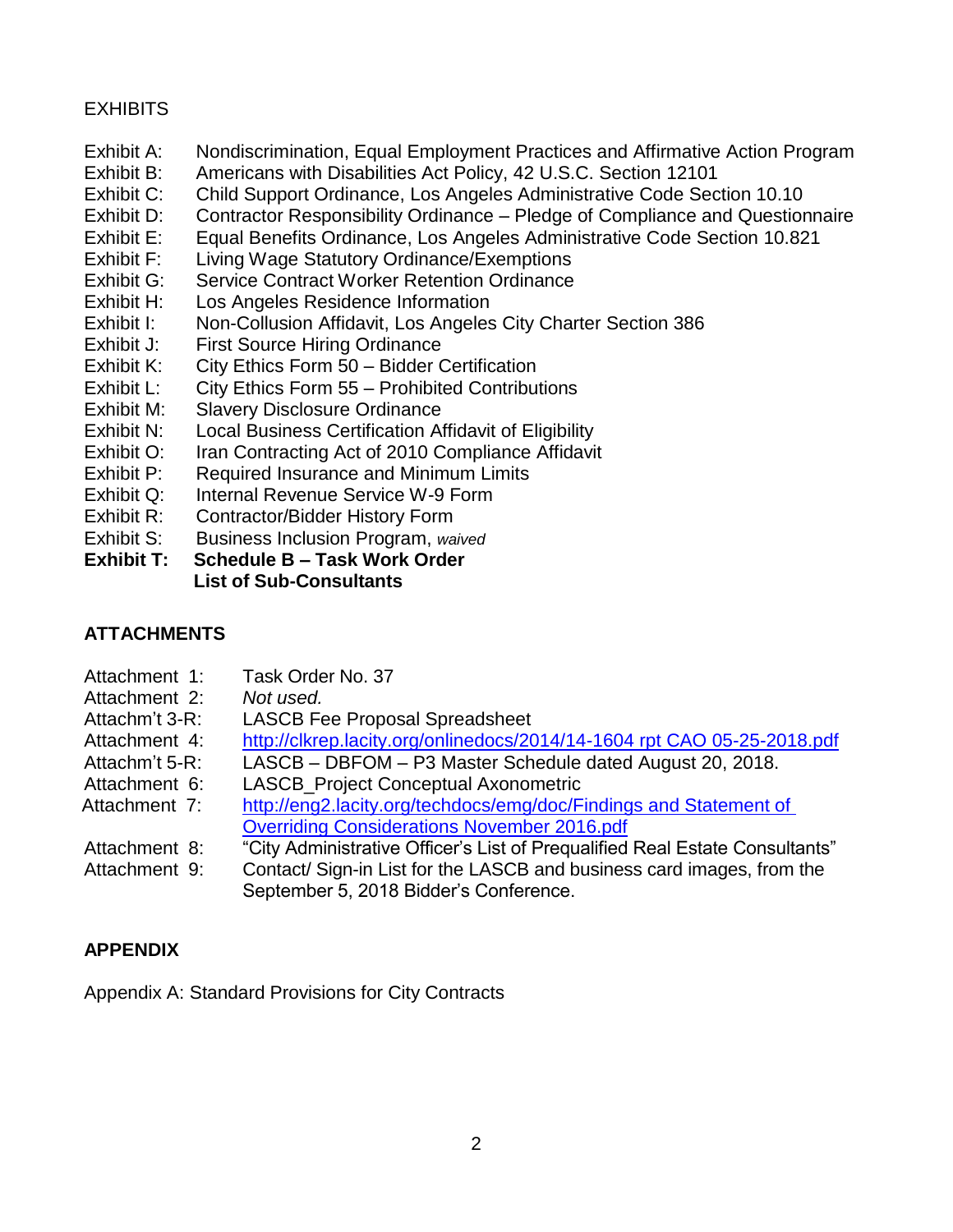### **I. INTRODUCTION**

In July 2018, the Mayor and Council of the City of Los Angeles (City) approved \$32.3 million for the demolition of the Parker Center building located at 150 North Los Angeles Street and authorized the Public Works Bureau of Engineering to proceed with a nontraditional Public-Private Partnership (P3) option for the design, construction, operation and maintenance of a new building facility at said location. The LASCB Project (Project) is Phase I of the Civic Center Master Development Program (CCMP). The goal of the Project is to create an office facility. That will consist of up to 753,730 gross square feet with up to 1,173 parking spaces in a subterranean garage with a maximum envelop height of 450 feet. The Project will include office, commercial spaces, museum and a childcare facility as described in the FEIR document -- Findings of Fact and Statement of Overriding Considerations (see Attachment No. 7). The P3 options approved by the Mayor and Council include consideration of the Design Build Finance with Long-Term Operations and Maintenance (DBFOM) and Non-Profit Design Build Finance with Long-Term Operations and Maintenance (DB+FOM 63-20).

The City, through its Public Works Bureau of Engineering, now seeks Statements of Qualifications (SOQ) and fee proposals from well-qualified consultant firms that have specific and demonstrable experience in the P3 arena, particularly the DBFOM procurement process for office buildings similar to the proposed LASCB Project. The selected firm will assist the City in formulating a procurement strategy and be responsible for the following:

- **1. Project Management support activities during the entire Project schedule (Attachment No. 5-R),**
- 2. Preparation and issuance of a detailed Request for Qualifications (RFQ);
- 3. Preparation and issuance of the Request for Proposals (RFP); and
- 4. Administration and oversight of the review and selection process, among other related functions, as outlined below.

NOTE: Selected firm will be restricted from responding to the RFQ/RFP for the development of the LASCB.

#### **II. BACKGROUND**

The City is currently in the pre-design phase for the new LASCB to be constructed on the former Parker Center site, located at 150 North Los Angeles Street. The LASCB will become the office space for various City Departments, with approximately 3,100 City employees. The LASCB is the first of the projects identified in the Draft Civic Center Master Plan.

Additional details of the LASCB project are contained in the Original Task Order Solicitation 37, awarded to Perkins  $+$  Will (P $+$ W), which is attached to this RFP as Attachment No. 1.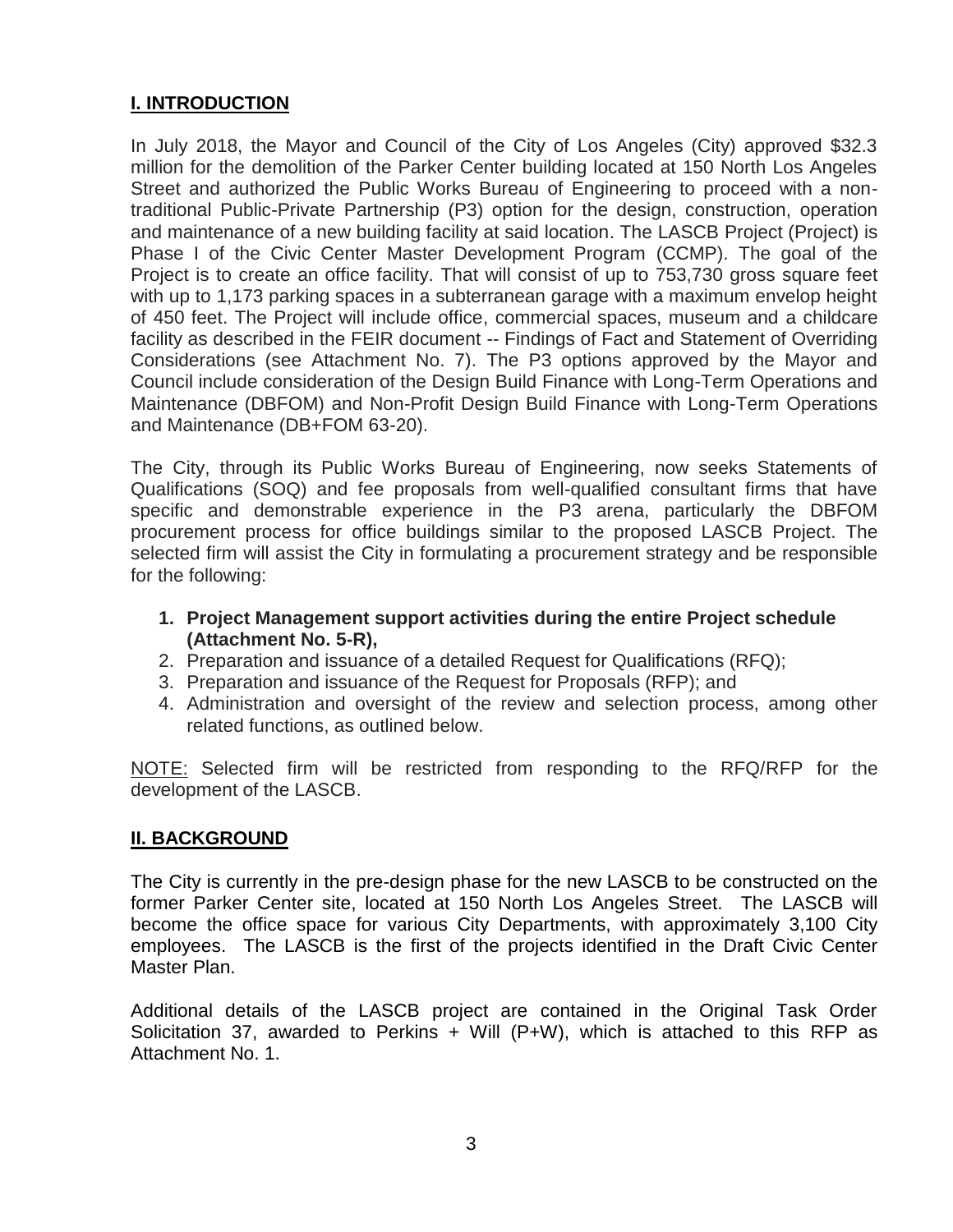### **III. SCOPE OF SERVICES**

#### **A. GENERAL**

The Consultant shall provide expertise (and submit resumes) in the following:

#### **1. Project management support for all phases of work,**

- 2. Real Estate Advisor,
- 3. Strategic Advisor,
- 4. Market and revenue-generation opportunities assessment,
- 5. Cost estimating, lifecycle costing, and risk analysis,
- 6. Financial consultation,
- 7. **Insurance and risk analyst**,
- 8. Lead the preparation and implementation of RFQ/RFP documents,
- 9. Lead the development of the selection criteria and conduct evaluation training,
- 10.Consult with the selection process and negotiations,
- 11.Project implementation support services,
- 12.Support the development of the Project Agreement,
- 13.Support during design and construction period.
- **14.Consultants working on this Project shall be Municipal Securities Rulemaking Board (MSRB) certified.**

### **B. PREPARATION OF DETAILED REQUEST FOR QUALIFICATIONS (RFQ)**

The Consultant shall have a qualified technical writer and team for completion of the RFQ, who are experienced in the preparation of RFQs and RFPs with verifiable experience in the DBFOM and P3 process for similar projects (i.e. high rise government office buildings). The City is looking for experts in these fields, who can make recommendations during the RFQ and RFP development, and guide City staff in determining what requirements are needed to satisfy the intent of the documents while considering the City's long term goals and the function and purpose of the proposed facility.

The Consultant shall have a Project manager assigned for this effort with the City for the entire duration of the Project as stated in the Project Schedule below.

The Consultant shall manage a procurement kickoff meeting.

The Consultant shall prepare a detailed and complete RFQ package that:

It will be distributed to the building development industry, soliciting firms and their teams to submit a SOQ that demonstrates their ability to provide design, build, finance, operation and maintenance (DBFOM) for the LASCB project under the umbrella of a Public Private Partnership (P3).

The purpose of the RFQ is to obtain SOQs from qualified firms that have specific and demonstrable experience in the DBFOM process for buildings similar to the LASCB. The SOQs will be reviewed and evaluated by the City and its consultants based on specific criteria as will be stated in the RFQ. Up to four firms will be selected, based on their qualifications as outlined in their SOQ, to move on to the next phase of the process. The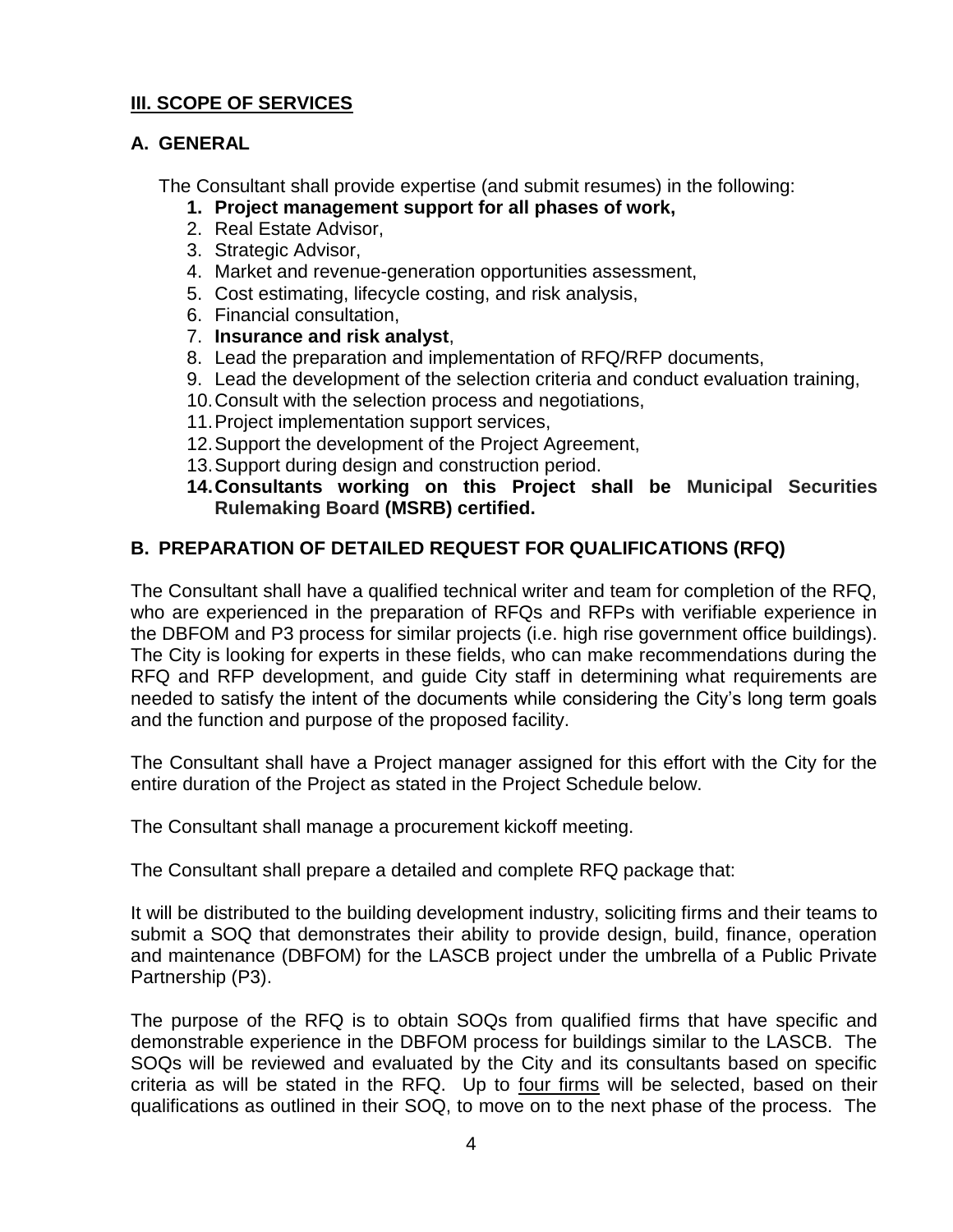next phase will consist of issuing a Request for Proposal (RFP) to the four successful firms, which will require a conceptual design of the LASCB, including a scaled digital and physical model, and their overall design, construction, finance, operation, maintenance and delivery concept. The RFPs will then be evaluated by the City and its consultants to determine the successful proposal that provides the Best Value to the City for completion of design, construction, finance, operation and maintenance of the LASCB. The final phase of the process will include award of the project to the successful proposer.

All items discussed below are subject to modifications, deletion and additions as necessary. The RFQ should contain, at a minimum, the following items and requirements.

Introduction / Invitation

- 1. Purpose Provide the purpose and end goal of the RFQ. Describe the project that promotes the City's General Plan goals, objectives and policies as related to the ongoing revitalization of Downtown Los Angeles as envisioned in the ongoing update to the Downtown Community Plan.
	- 1.1 Background Provide a brief history of the site, the background of the project, and the vision of the Draft Civic Center Master Plan.
	- 1.2 The Project Provide more specific details of the LASCB project and the DBFOM process. Include a list of specific guiding principles.
	- 1.3 Project Site and Environs Discuss the specific site conditions that will exist at the time construction begins (see the Demolition of Parker Center Project drawings and specifications located on the Los Angeles Business Assistance Virtual Network at labavn.org). Also discuss the adjacent City Metro Detention Center and the 911 Call Center, which are highly sensitive buildings that will remain active during the construction of the LASCB Project.
	- 1.4 Surrounding Environs Describe the location of the proposed LASCB in relation to the surrounding community, its relationship to the Los Angeles City Hall and appurtenant facilities, and the dynamics of the various other localized downtown communities and how they will affect the overall function of the LASCB facility.
	- 1.5 Building Space Program –Summarize the estimated interior space requirements and the estimated parking space requirements. Include any other requirements of the new building, such as museum, retail space and/or commercial space, etc. This task is being performed by the City's Consultant, P+W.
- 2. Project Company Responsibilities (The Project Company will deliver the project. Note that the Project Agreement and Project Company Responsibilities will be developed in conjunction with the City Attorney). SOQs must contain the team's experience and qualifications regarding complete turnkey delivery of similar DBFOM and P3 projects.
	- 2.1 Project Agreement Briefly discuss the Draft Project Agreement which will be attached to the RFP, and what the Draft Project Agreement will include.
	- 2.2 General Scope of Responsibility Define the Project Company's responsibilities regarding each of the following tasks as set forth by the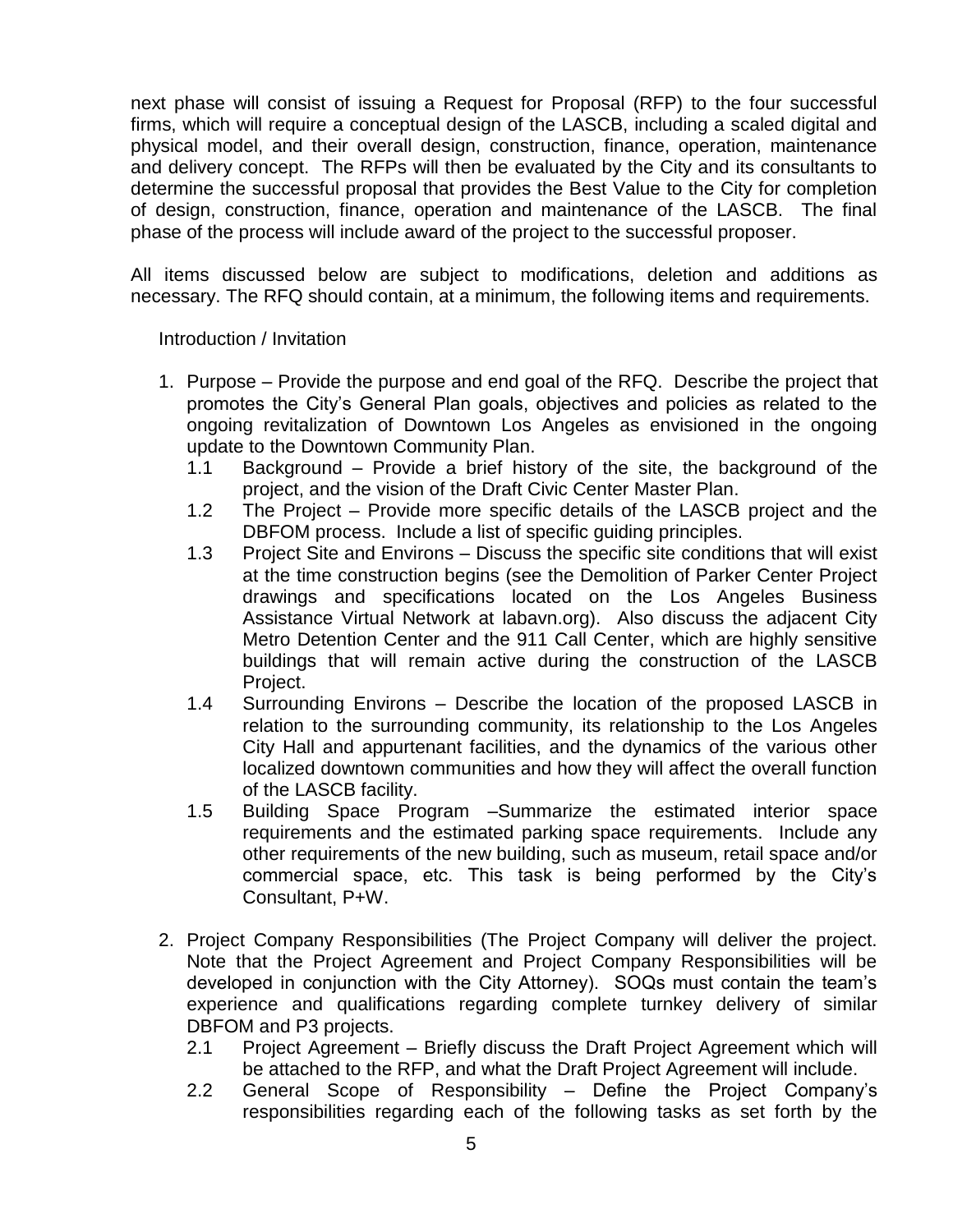Project Agreement. SOQs must include, at a minimum, experience and qualifications in the following areas.

- A. Design
- B. Professional Services required to complete the project
- C. Construction
- D. Entitlements/Permits / Approvals
- E. Finance
- F. Lifecycle Maintenance
- G. Facility Management Services
- H. Lifecycle Operation of the Completed Facility
- I. Incorporation of entitlements into the project design
- 2.3 Financial and Commercial Key Terms Provide a summary of the anticipated key financing and commercial terms of the Project Agreement.
	- A. Term of the Project Agreement
	- B. Payment
	- C. Payment Deductions
	- D. Parking
	- E. Commercial Activities
	- F. Leases
	- G. Annual Appropriation
	- H. Change in Control
- 3. Procurement Process Briefly describe the City's procurement and evaluation process
	- 3.1 Introductory/Kickoff Meeting
	- 3.2 Compensation for Participation in Solicitation
	- 3.3 Project Agreement Discussions and Negotiations
	- 3.4 Procurement Timeline
	- 3.5 Evaluation Committee
	- 3.6 Evaluation Criteria
	- 3.7 Evaluation and Selection Process
- 4. Submission Requirements Provide information regarding types and number of SOQ copies, location, date and time of SOQ submittal, registration requirements, reference to Exhibits, etc.
- 5. Exhibit A LASCB PROJECT AERIAL Provide an aerial map of the LASCB and surrounding area.

Additional RFQ requirements may be discussed, developed and added, as deemed necessary, based on meeting discussions and upon approval and/or direction of the City.

#### **C. PREPARATION OF THE DETAILED REQUEST FOR PROPOSALS (RFP)**

The Consultant shall prepare a detailed and complete RFP. All of this activity shall be coordinated by this Consultant, with the Consultant for TOS No. 37 (P+W), and with the City Attorney.

The RFP will be distributed to the top four successful firms/teams based on the SOQ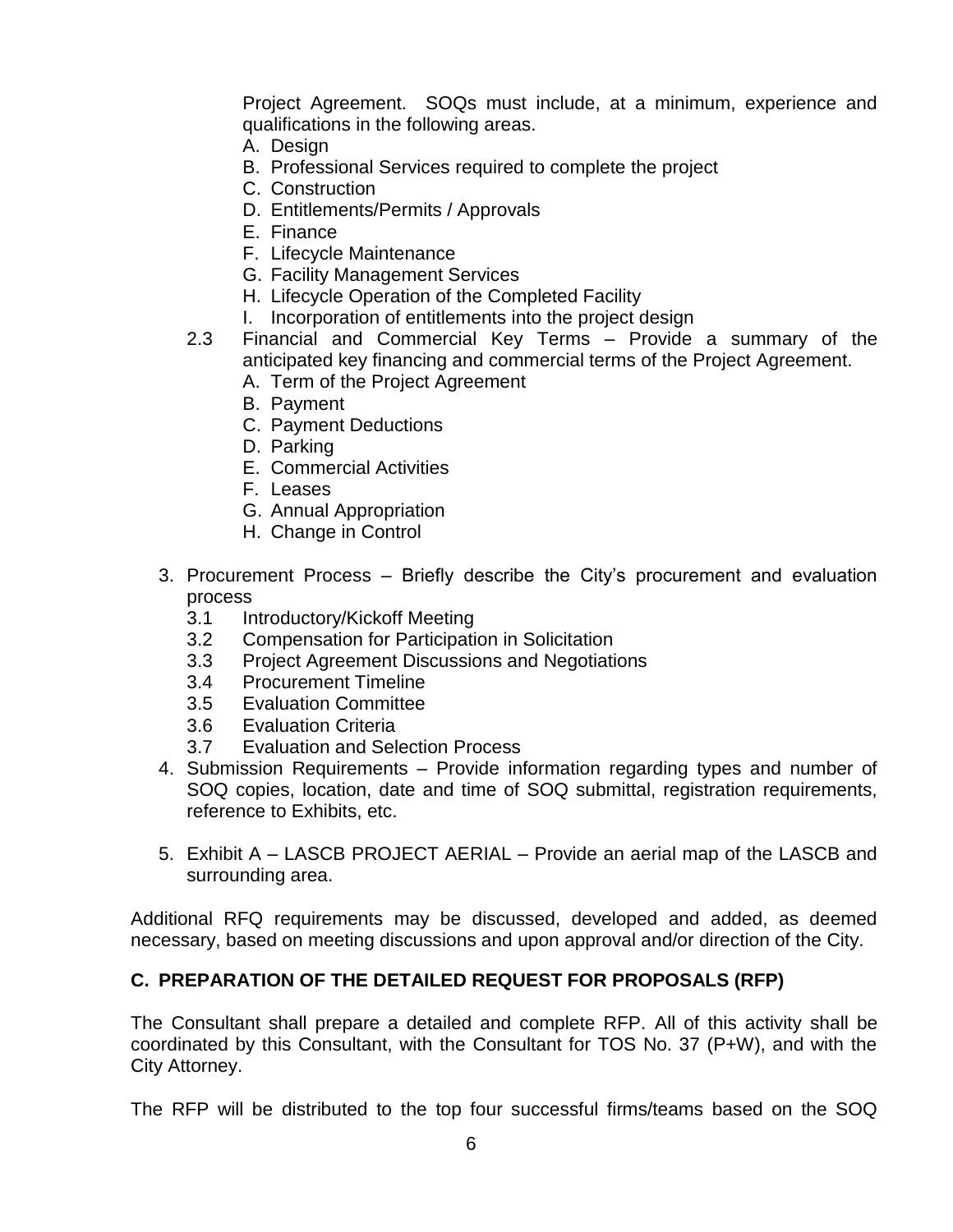evaluation process outlined in the RFQ for the project.

The purpose of the RFP is to obtain detailed proposals from the four most qualified firms that have specific and demonstrable experience in the DBFOM process for projects similar to the LASCB. The proposals will be reviewed and evaluated by the City and its consultants based on specific criteria as stated in the RFP. The criteria should provide the Best Value to the City over the life cycle of the facility. The consultant's team will assist the City in establishing the "Best Value" criteria based on the City's long term goals and the purpose and function of the building, and this will be the foundation of award.

The Consultant shall have a qualified technical writer and team for completion of the RFP, who are experienced in the preparation of RFQs and RFPs with verifiable experience in the DBFOM and P3 process for similar projects (i.e. high rise government office buildings). The City is looking for experts in these fields, who can make recommendations during the RFQ and RFP development, and guide City staff in determining what requirements are needed to satisfy the intent of the documents, while considering the City's long term goals and the function and purpose of the proposed facility. All items discussed below are preliminary and are subject to modifications, deletion and additions as deemed necessary.

The RFP will include requirements for submittal of a conceptual design of the LASCB, including scaled digital and physical models, the firms overall design, construction, finance, operation, maintenance and delivery concept, plans, elevations and renderings. The RFP shall contain, at a minimum, the following items and requirements.

- 1. Background and Introduction
	- 1.1 Kickoff Meetings
	- 1.2 Introduction Provide the purpose and end goal of the RFP. Describe the project that promotes the City's General Plan goals, objectives and policies as related to the ongoing revitalization of Downtown Los Angeles as envisioned in the ongoing update to the Downtown Community Plan.
	- 1.3 The Opportunity Discuss the opportunities of participating in the DBFOM process.
	- 1.4 Project Considerations Proposals must contain detailed discussions and concepts regarding, at a minimum, the following items. This section will be developed in conjunction with the City Attorney. Items listed below are preliminary. Other considerations will be developed with the City based on the City's long-term goals and the purpose and function of the building.
		- 1.4.1 Project Site
		- 1.4.2 Land Use and Entitlement Considerations for the Project Site
		- 1.4.3 Legal Considerations
		- 1.4.4 Risk Matrix
		- 1.4.5 Occupancy Term
		- 1.4.6 Transfer of Development Rights
		- 1.4.7 Coordinate the work of this task with Task No. 37 (P+W), which includes the preparation of the Detailed Facility Program, Architectural and Engineering Systems Performance Specifications,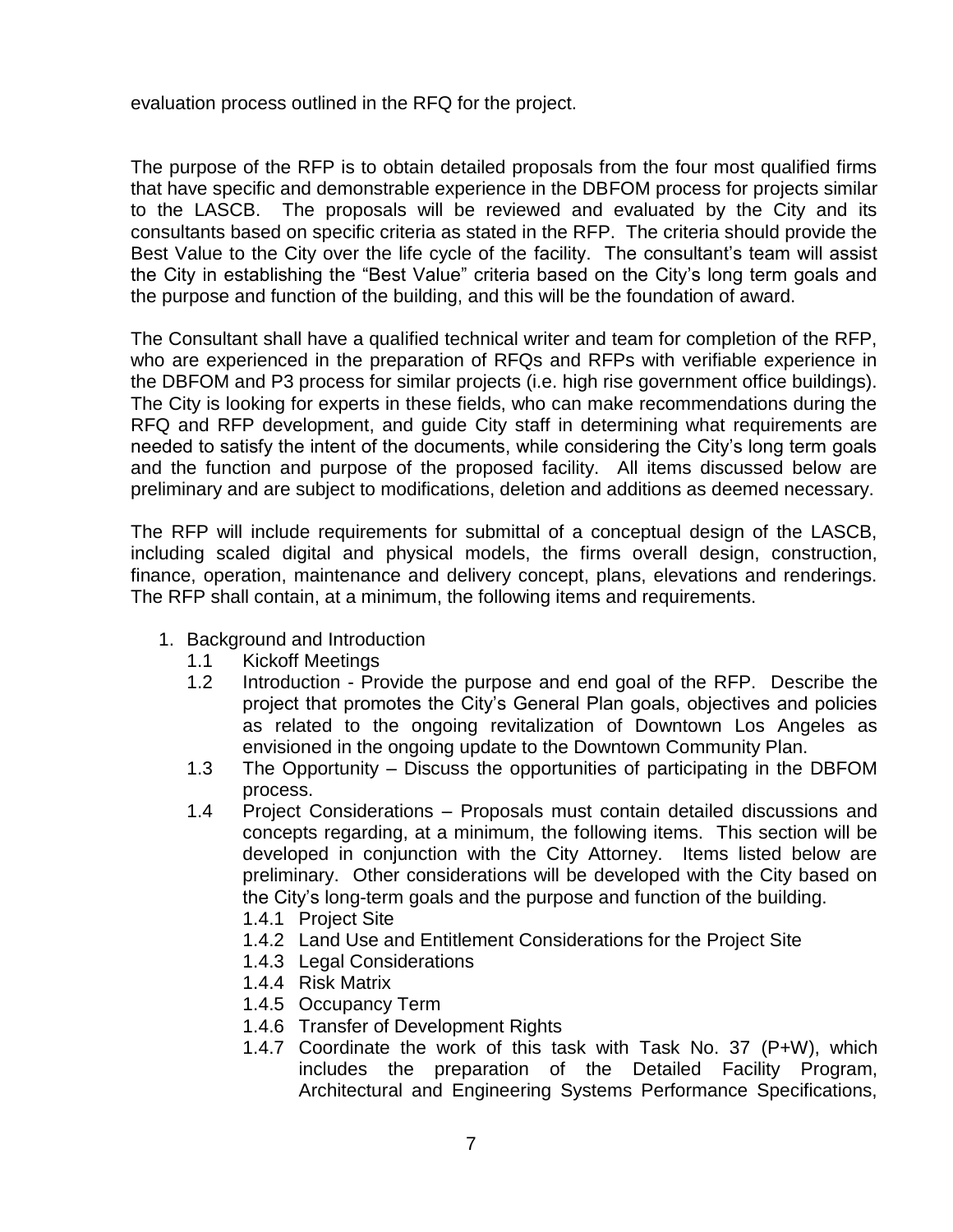Operations & Maintenance and Design Guidelines for the Civic Center District.

1.4.8 Other Considerations, such as Lessons Learned, Community Outreach, Professional Community Outreach and etc.

1.4.9 Agreements – Discuss various agreements required between the successful proposer and the City, such as an Exclusive Negotiation Agreement, Statutory Development Agreement, etc. All agreements will be developed in conjunction with the City Attorney.

- 2. General Provisions
	- 2.1 Definitions Provide an appendix of definitions
	- 2.2 Updates Discuss how updates to the RFP process will be handled.
	- 2.3 Procurement Schedule
	- 2.4 General Provisions Regarding Proposals Discuss general provisions for proposals. The list of general provisions will be developed in conjunction with City staff and the City Attorney. A preliminary list of provisions is below.
		- 2.4.1 Proposal Contents Discuss in general, but attach appendices that provide more detailed instructions regarding administrative information submittals, technical proposal and financial proposal.
		- 2.4.2 Property of City all submittals become the property of the City, etc.
		- 2.4.3 Claims and Confidential or Exempt Information
- 3. Procurement Process Provide details of the process for implementation. Suggested items are below, to be added to or modified during the development of the RFP.
	- 3.1 Method of Procurement
	- 3.2 Communication between City and Proposers
		- 3.2.1 Designated Contact of the City
		- 3.2.2 Respondent's Representative
		- 3.2.3 Rules of Contact
		- 3.2.4 Language
	- 3.3 Questions and Responses Regarding this RFP State proposers' responsibilities and discuss the questions and responses process during the RFP period.
		- 3.3.1 Form of Requests
		- 3.3.2 Timing and Limits of Requests
		- 3.3.3 Responses and Confidential Information
	- 3.4 Addenda Describe the addenda process
	- 3.5 One-on-One Meetings Discuss presentations and meeting with proposers
		- 3.5.1 Subject Matter of One-on-One Meetings
		- 3.5.2 Meeting Notice, Confirmation and Agreement
		- 3.5.3 Statement at One-on-One Meetings
		- 3.5.4 Use of One-on-One Meeting Information
	- 3.6 Examination of this RFP Package and Work Site Disclaimers
	- 3.7 Use of Information Disclaimers
- 4. Proposal Content and Submittal Requirements
	- 4.1 Requirements Refer to appropriate appendices for detailed proposal requirements
	- 4.2 Format Specify format for all RFPs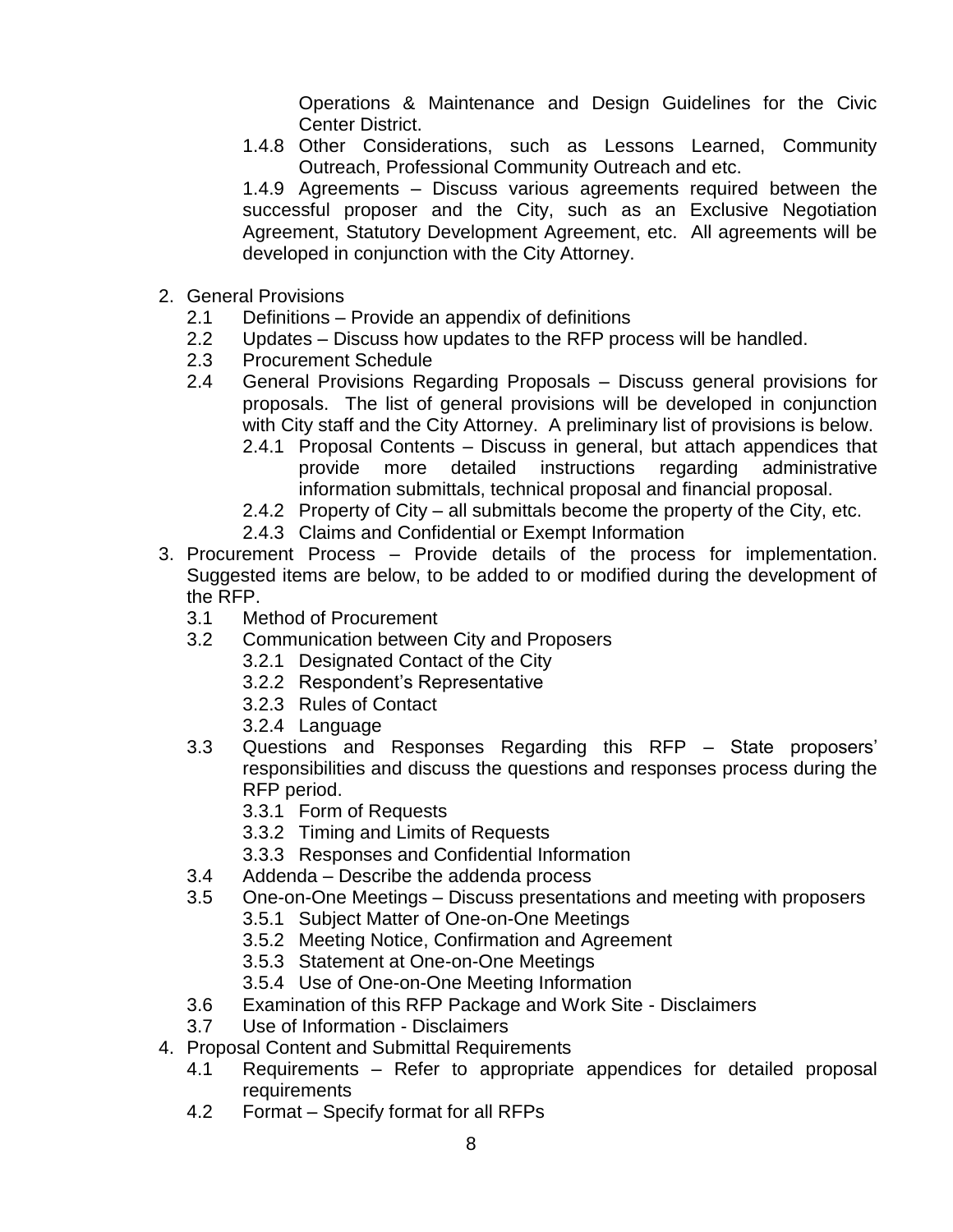- 4.3 Contents and Organization To be developed and finalized with the City. Preliminary contents and organization formats are below.
	- 4.3.1 Volume 1 Administrative Information
	- 4.3.2 Volume 2 Technical Proposal
	- 4.3.3 Volume 3 Financial Proposal
	- 4.3.4 Volume 4 Operation Proposal
	- 4.3.5 Volume 5 Maintenance Proposal
- 4.4 Confidential and Proprietary Information
- 4.5 Submission of Proposals
	- 4.5.1.1 Submittal Location and Copies
	- 4.5.1.2 Proposal Due Date
- 4.6 Signatures
- 4.7 Withdrawals and Changes
	- 4.7.1 Changes to Proposals
	- 4.7.2 Withdrawals of Proposals
- 4.8 Validity of Proposals
- 4.9 Cost of Preparing Proposals
- 4.10 Disqualification
- 5. Evaluation Process and Criteria Describe the City's processes, after proposals are received, in detail.
	- 5.1 Organization of the Evaluation Committee
	- 5.2 Evaluation Guidelines and Procedures
		- 5.2.1.1 Pass/Fail Criteria Evaluation
		- 5.2.1.2 Scoring Criteria and points
		- 5.2.1.3 Proposal Scoring
	- 5.3 Basis for Determination of Preferred Proposer
	- 5.4 Requests for Clarification
	- 5.5 Proposal Revisions
		- 5.5.1.1 Minor Proposal Revisions
		- 5.5.1.2 Significant Proposal Revisions
- 6. Selection of Preferred Proposer and Exclusive Negotiations
	- 6.1 Selection of Preferred Proposer Recommendations to the City Council, etc.
	- 6.2 No Obligation to Select Preferred Proposer
	- 6.3 Exclusive Negotiation Agreement Provide draft agreement in an appendix.
	- 6.4 Exclusive Negotiations with Preferred Proposer
		- 6.4.1.1 Negotiations of the Development Agreement To be developed in conjunction with the City Attorney.
		- 6.4.1.2 Further Studies and Analysis To be done during the negotiating period.
	- 6.5 Entitlements, Permits and Approvals The preferred proposer will be responsible for obtaining all entitlements, permits and approvals necessary for the development of the facility and surrounding appurtenances . Outline the necessary steps that the preferred proposer has sole responsibility to undertake in order to obtain final development approval.
	- 6.6 Project Agreement Execution and City Council Approval
- 7. Protests
	- 7.1 Protests Regarding RFP Requirements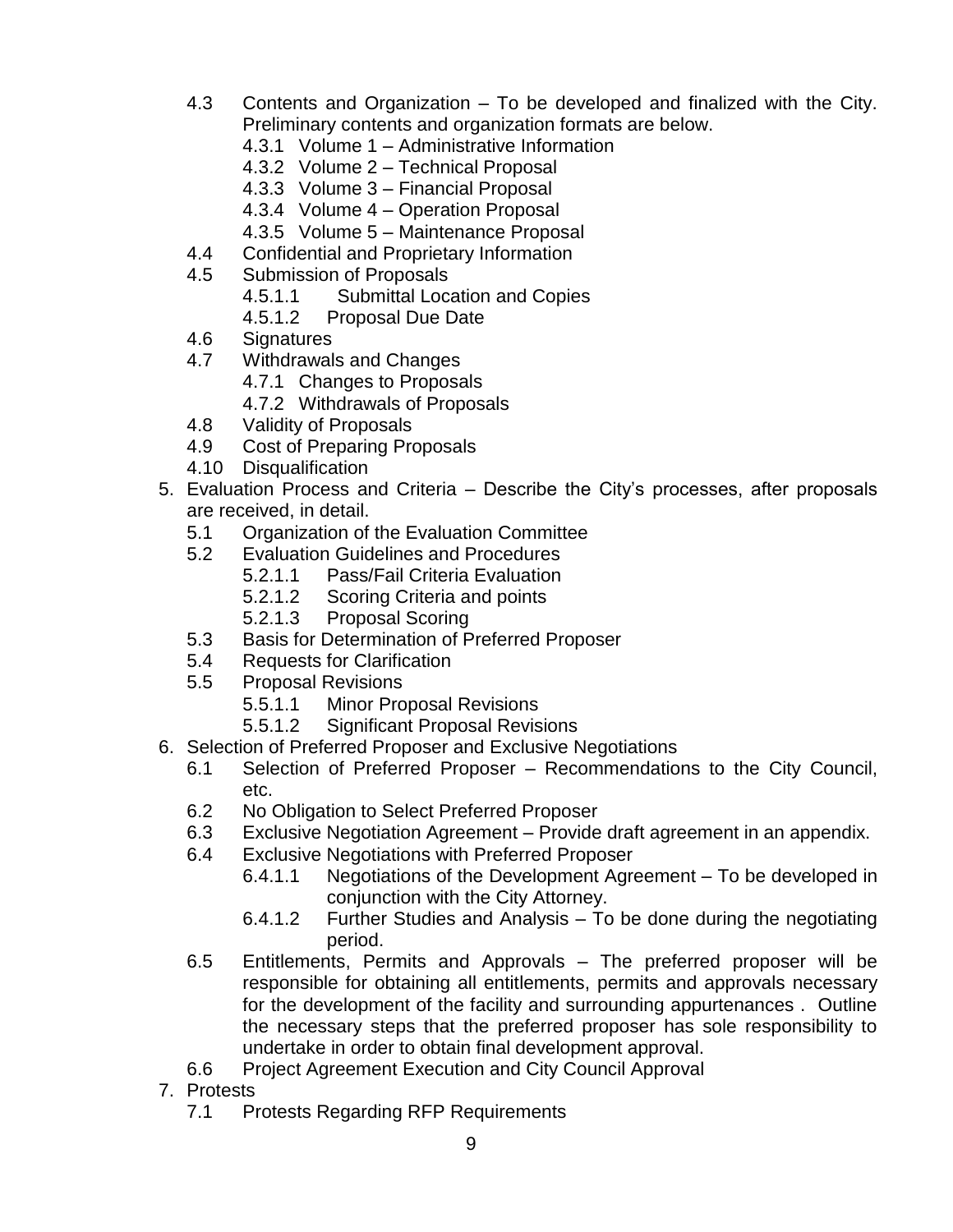- 7.2 Protests Regarding the Selection Decision
- 8. City's Rights and Disclaimers
	- 8.1 City's Rights
	- 8.2 City's Disclaimers

### **IV. GENERAL REQUIRMENTS**

#### **A. MEETINGS:**

The consultant should assume at least thirty (30) coordination and development meetings with the City and the City Attorney for the RFQ and RFP development and final document approvals. Provide a cost per meeting.

#### **B. COORDINATION:**

The Consultant is expected to coordinate this task with Task Order No. 37 **(Attachment No. 1)** by P+W (attached) as well as all the work performed by the City Attorney and their Consultants.

#### **C. WORK PRODUCTS**

- 1. Any full-scale drawings produced for this RFP proposal shall be drawn in BIM/Autodesk Revit 2017 or the latest version of Revit, and on 24 by 36-inch sheets with BOE's title block. An electronic copy of the title block and sheet layout will be provided by BOE. The electronic files of the drawings in BIM/Autodesk Revit shall be made available to BOE upon request, and will become the property of the City.
- **2.** All interim and final RFQs and RFPs shall be provided in draft and final form in Word, and in a PDF that can be distributed digitally. The work products should be in a format that can easily be posted on the project website as well as conform to current industry standards.

### **D. PROJECT SCHEDULE**

| <b>Milestones</b>                                                                                                                                                                                            | <b>Complete By</b>                                                                                                           |
|--------------------------------------------------------------------------------------------------------------------------------------------------------------------------------------------------------------|------------------------------------------------------------------------------------------------------------------------------|
| <b>Task Order (NTP)</b><br><b>RFQ to be Issued</b><br><b>City Council Approval for RFP</b><br><b>RFP to be Issued</b><br><b>City Council Approval of Project Agreement</b><br><b>Design and Construction</b> | <b>October 14, 2018</b><br>December 04, 2018<br><b>March 19, 2019</b><br>May 05, 2019<br>January, 2020<br><b>April, 2023</b> |
| See Attachment No. 5-R - LASCB - DBFOM - P3 Master Schedule dated September 12, 2018.                                                                                                                        |                                                                                                                              |

#### **V. FEE PROPOSAL**

Please submit your fee proposal for each of the work components described above. The fee proposal should be broken down into main components of the work with enough detail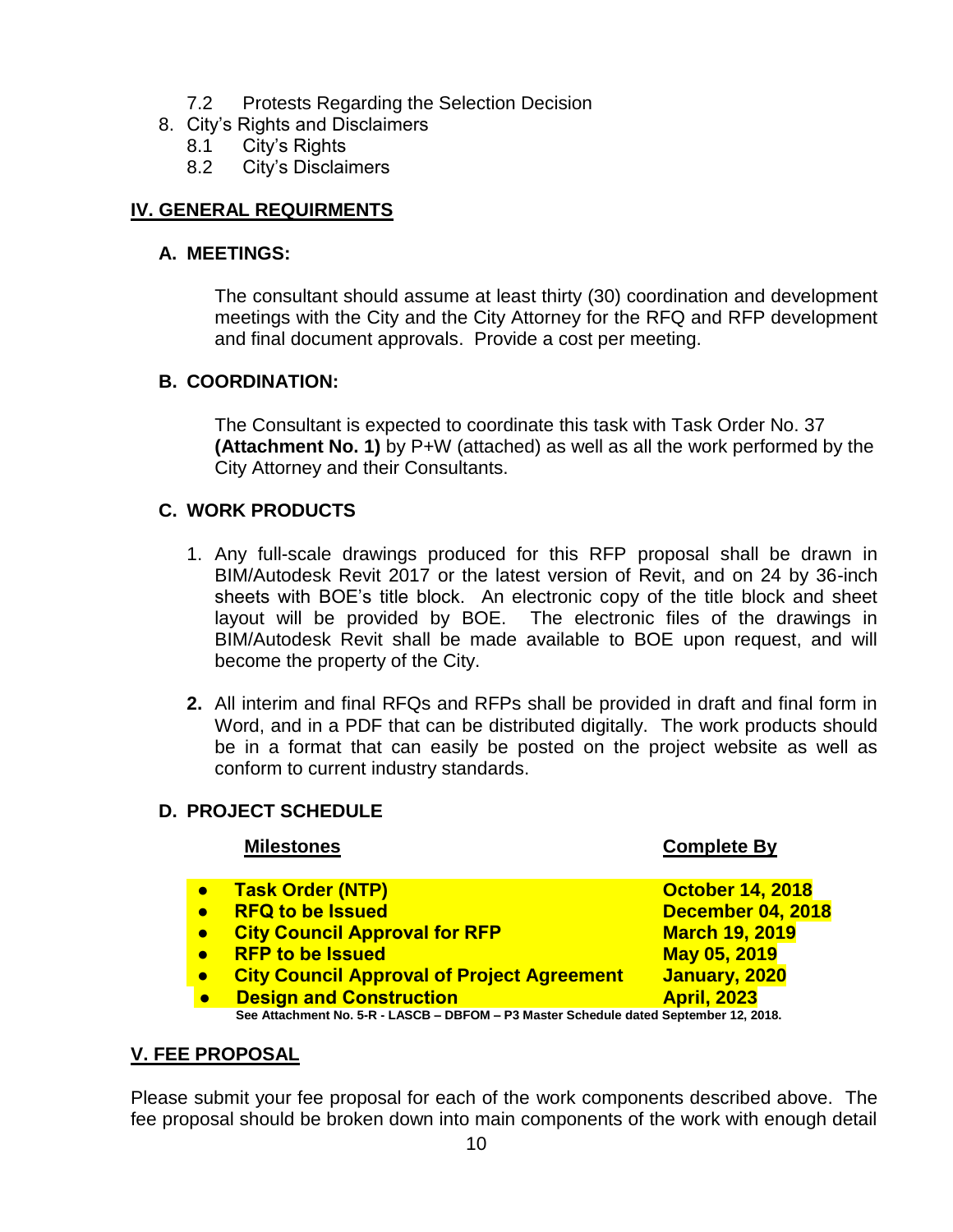that the City can properly evaluate the breakdown. Do not alter the categories, but add any additional components to the proposal that the City may not have considered. Include individual firm names used as sub-consultants and requested information, totaling the Business Inclusion Program projected dollar values for this proposal. Provide resumes of all staff and/or sub-consultants working on this task, which clearly demonstrates their expertise in the DBFOM and PPP process. Please provide the names and telephone numbers for your client references.

The Consultant will only be compensated for work completed and accepted by the BOE Project Manager that is consistent with the agreed upon milestones in the approved fee schedule.

The City reserves the right to award none, some, or all scopes of work included in this proposal, including the option to combine elements of each phase and refine elements. In addition, the City reserves the right to reject any and all proposals.

This proposal is not an authorization to start work. A Notice to Proceed (NTP) will be issued to authorize the start of work when the Consultant's fee proposal has been negotiated and accepted. NTP's will be issued for specific scopes of work, and for the authority to proceed to the next phase of the work.

#### **Also see "Section IX. INFORMATION TO BE SUBMITTED IN PROPOSAL"**

**The Consultant Fees will be approved as a lump sum fee, even though a full cost breakdown of work components shall be submitted.**

#### **VI. CONTACT INFORMATION**

For any questions related to this task, please contact Reza Bagherzadeh, Program Manager [reza.bagherzadeh@lacity.org](mailto:reza.bagherzadeh@lacity.org) or Paul Young, Architect, at (213) 485-4776, 1149 South Broadway, Suite 830, Los Angeles, California 90015, [paul.young@lacity.org.](mailto:paul.young@lacity.org)

#### **VII. QUESTIONS**

The City will consider any questions related to this RFP until September 18, 2018. All questions shall be written and emailed to the addresses given above. All answers will be distributed by issuing an addendum through email and LABAVN.

#### **VIII. SELECTION CRITERIA**

This is a "best value" procurement. It is not a "low bid" procurement and price is only one consideration in the evaluation process. Proposals shall be evaluated in accordance with established City criteria. The City may choose to interview responsive proposers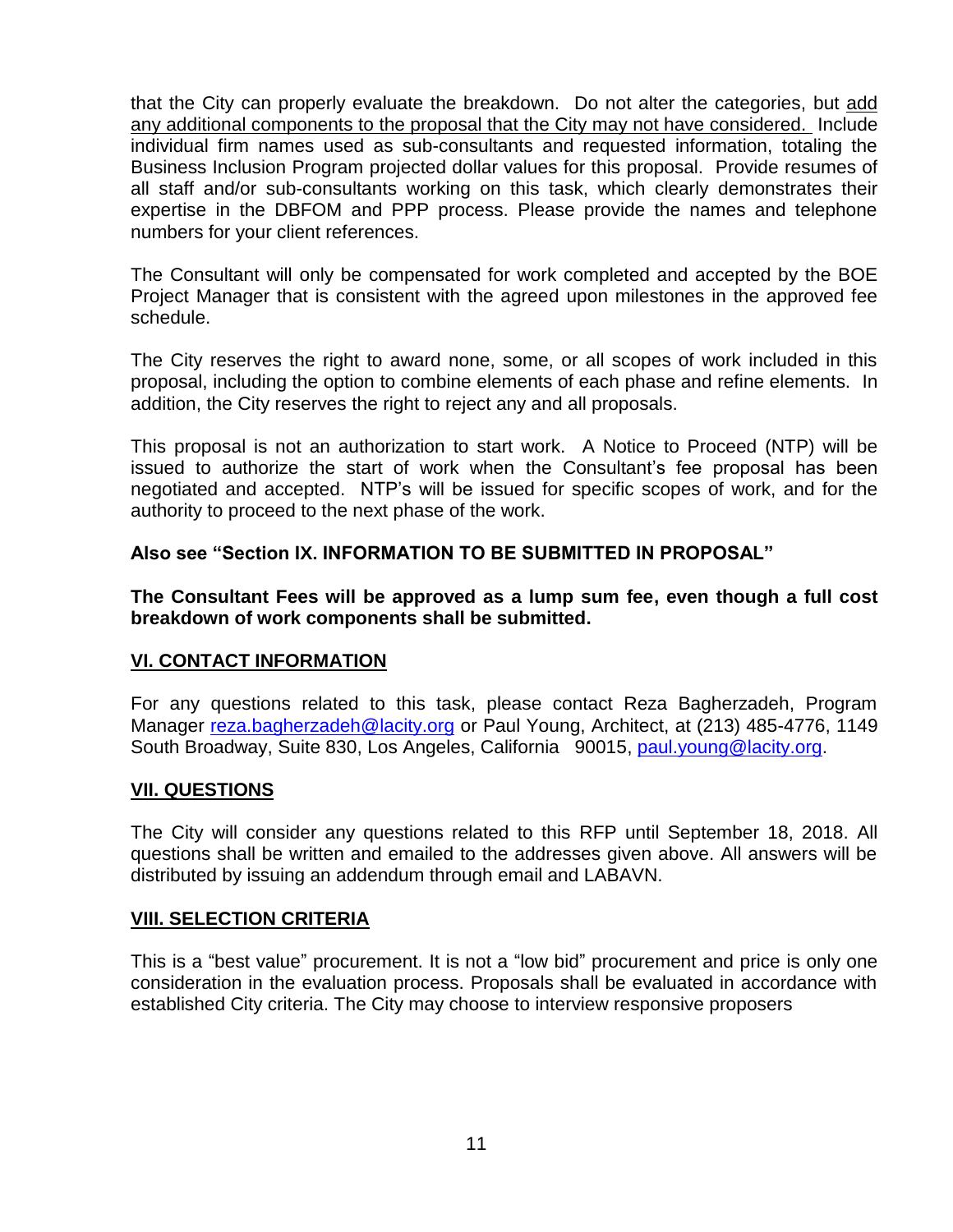Proposals shall be evaluated according to the following criteria:

| A. Demonstrated ability and approach of the Project Manager and<br>Team Members to successfully deliver the scope of work as outlined<br>in the TOS.                                                                                                                                         | 40%  |
|----------------------------------------------------------------------------------------------------------------------------------------------------------------------------------------------------------------------------------------------------------------------------------------------|------|
| B. Demonstrated ability and the approach of the team members<br>proposed for the preparation and implementation of the developer<br>RFQ/RFP documents. Including financial analysis, property<br>management and O & M consulting, cost estimating, life cycle<br>costing, and risk analysis. | 40%  |
| C. Demonstrated ability and the approach of the team members<br>proposed for the development and partner selection and negotiation.                                                                                                                                                          | 10%  |
| D. Demonstrated ability and the approach of the team members<br>proposed for the development of the Project Agreement.<br>(Non Attorney related).                                                                                                                                            | 10%  |
| Total:                                                                                                                                                                                                                                                                                       | 100% |

**The City reserves the right to select the Consultant based on the written proposal and, also to short list and interview a select number of Consultants in order to identify the highest-ranking team. If a negotiation with the highest-ranking team is not successful, then the City reserves the right to negotiate with the next highest ranking team.**

### **IX. INFORMATION TO BE SUBMITTED IN PROPOSAL**

**A comprehensive narrative using concrete language and quantifiable measurements whenever possible shall be submitted for each of the questions as requested below.**

**Part A – General and General Advisory Qualifications** 

**RFP responses shall be bound, and shall include:**

- **Section 1: Project Understanding: Explain your firm's overall approach to the work.**
- **Section 2: Related Experience: Describe similar projects your firm and, in particular, the Project lead, has recently completed.**
- **Section 3: Project Team: Provide project team organization chart and describe background, roles, and responsibilities of key team members, including team members' experience in similar projects, and any prior collaborations by members proposed for this team. Provide information on team member availability for the duration of the work anticipated in the Proposal.**
- **Section 4: Detailed Scope of Work and Schedule: Expand and develop the City's Scope of Work and Schedule contained herein.**
- **Section 5: Fee Estimates: Complete the attached fee estimate Excel spreadsheet. Under the Comments column, please list assumptions associated with all cost calculations.**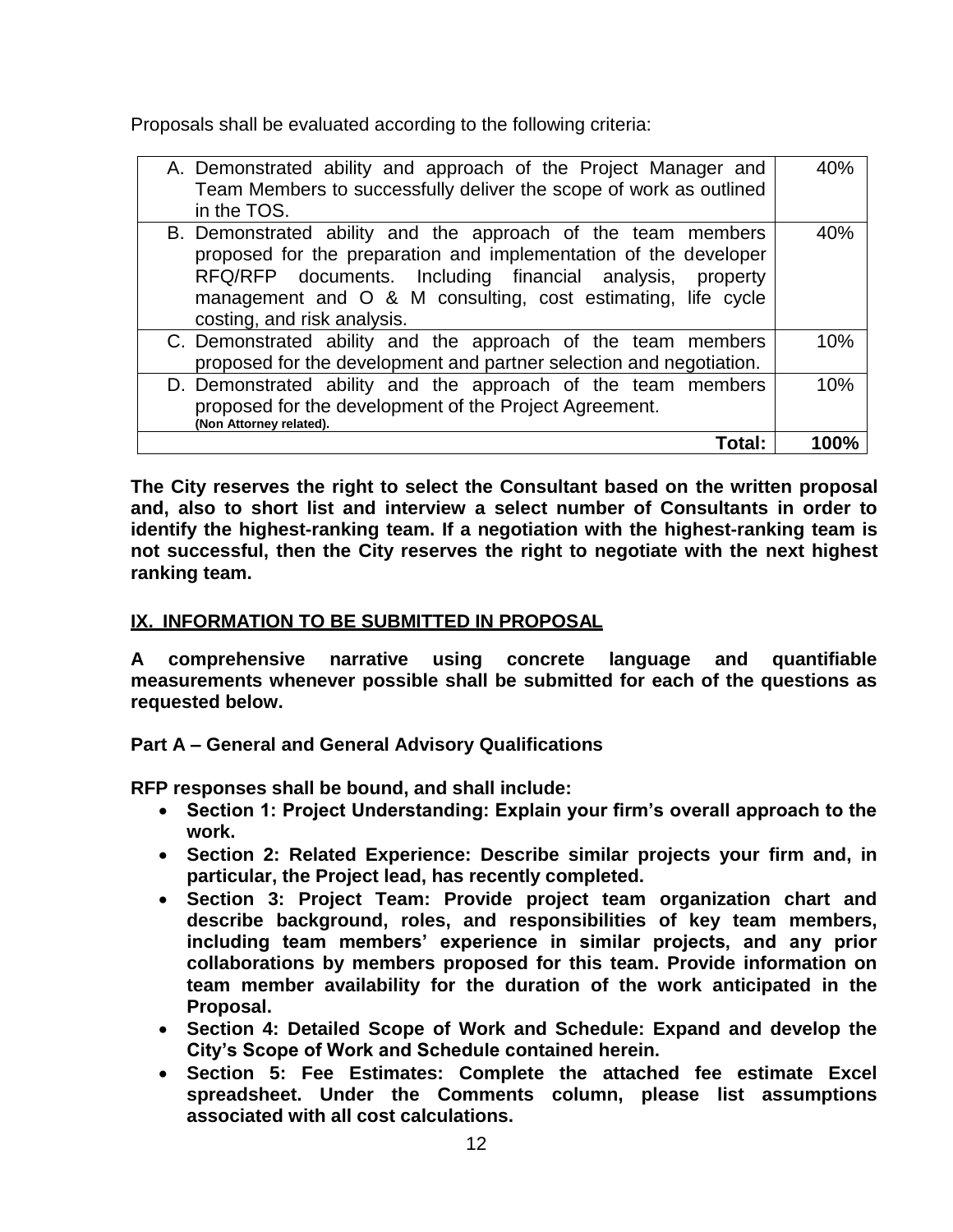**Part B – Timeliness**

**Discuss your approach and methodology to complete the scope of work. Include a timeline with the necessary tasks required to complete the project, their duration and, the staff assigned to each task. The City intends the scope of work, in particular the RFQ document, to be completed by December 04, 2018; and, the RFP to be completed by March 01, 2019. Please reference Attachment Nos. 3-R and 5-R.**

**Part C – Quantity, Due Date and Delivery Location**

**Submit six (6) identical hard copies of your proposal, along with an electronic version in Adobe PDF format, to the address of the Program Manager noted below. Each submitted proposal must not exceed 60 double-sided sheets, excluding covers, dividers and appendices. The requested fee proposal shall be prepared in accordance with the terms and conditions of sample Contract provided.** 

**Written proposals must be received by the City no later than Monday, October 1, 2018 at 2:00 p.m. (PST) and must be delivered to the following address:**

> **City of Los Angeles, Bureau of Engineering Los Angeles Street Civic Building Program 1149 South Broadway Street, 8 th Floor Los Angeles, CA 90015 Attn: Reza Bagherzadeh/Paul Young**

**The schedule for the RFP process is as follows:**

| <b>Issue Task Order Solicitation</b>   | <b>August 20, 2018</b>    |
|----------------------------------------|---------------------------|
| <b>Last Day to Send Questions</b>      | <b>September 18, 2018</b> |
| <b>Last Day Respond to Questions</b>   | <b>September 25, 2018</b> |
| <b>Receive Solicitation Responses</b>  | <b>October 1, 2018</b>    |
| <b>Conduct Interviews if Necessary</b> | <b>October 5, 2018</b>    |

**Part D – Fees, Insurance, and Required City Forms**

- **1. Fees submitted as a sliding scale, percentage or range will be considered non- responsive and will be rejected. The City reserves the right to further negotiate compensation as appropriate prior to an award.**
- a) **The Consultant may be expected to assist with presentations to the Council, Mayor, other City officials and the public and costs for this service and any necessary supplies should be included in your fee schedule.**
- b) **Insurance and Indemnification- If awarded a contract, the respondent shall furnish the City evidence of Insurance Coverage as set forth in the Standard Provisions for City Contracts. The City may require the respondent to have**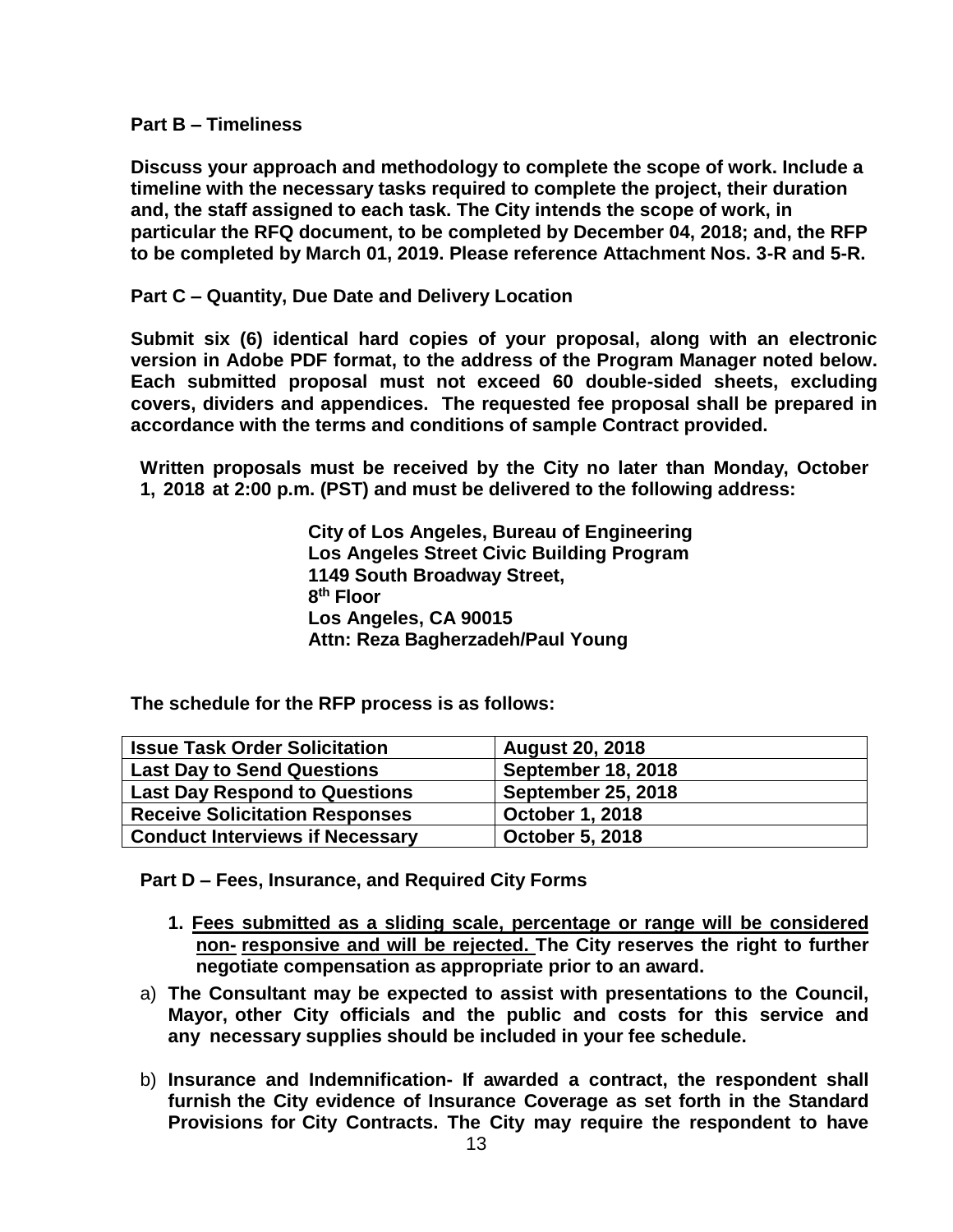**fidelity, surety bond, performance bond, or letter of credit to ensure satisfactory performance during the term of the contract. Such requirements are also included in Exhibit P. Furthermore, the contractor will also be required to indemnify the City in accordance with the provisions set forth in the Standard Provisions for City Contracts. Additional information on insurance requirements and submittal instructions can be found at [http://track4la.city.org.](http://track4la.city.org/)**

c) **The City has implemented changes to streamline the administrative contracting procedures for some of its requirements. Below are the required contracting compliance forms which will need to be submitted to the City either through BAVN or with your proposal submission and are identified below. Instructions on how to post the documents and forms are available on the "Profile" page of BAVN. You must be registered as an administrator on the site to post the forms. Complete and submit the following forms with your proposal or through BAVN where feasible.**

**The following forms are required for contracting with the City:**

- i. **Nondiscrimination, Equal Employment Practices and Affirmative Action Program (Exhibit A)**
- ii. **Americans with Disabilities Act Policy, 42 U.S.C. Section 12101 (Exhibit B)**
- iii. **Child Support Ordinance, Los Angeles Administrative Code Section 10.10 (Exhibit C)**
- iv. **Contractor Responsibility Ordinance – Pledge of Compliance and Questionnaire (Exhibit D)**
- v. **Equal Benefits Ordinance, Los Angeles Administrative Code Section 10.821(Exhibit E)**
- vi. **Living Wage Statutory Ordinance/Exemptions (Exhibit F)**
- vii. **Service Contract Worker Retention Ordinance (Exhibit G)**
- viii. **Los Angeles Residence Information (Exhibit H)**
- ix. **Non-Collusion Affidavit, Los Angeles City Charter Section 386 (Exhibit I)**
- x. **First Source Hiring Ordinance (Exhibit J)**
- xi. **City Ethics Form 50 – Bidder Certification (Exhibit K)**
- xii. **City Ethics Form 55 – Prohibited Contributions (Exhibit L)**
- xiii. **Slavery Disclosure Ordinance (Exhibit M)**
- xiv. **Local Business Certification Affidavit of Eligibility (Exhibit N)**
- xv. **Iran Contracting Act of 2010 Compliance Affidavit (Exhibit O)**
- xvi. **Required Insurance and Minimum Limits (Exhibit P)**
- xvii. **Internal Revenue Service W-9 Form (Exhibit Q)**
- xviii. **Contractor/Bidder History Form (Exhibit R)**
- xix. **Business Inclusion Program (Exhibit S) –** *this requirement has been waived*
- xx. **Schedule B – Task Work Order List of Sub-Consultants**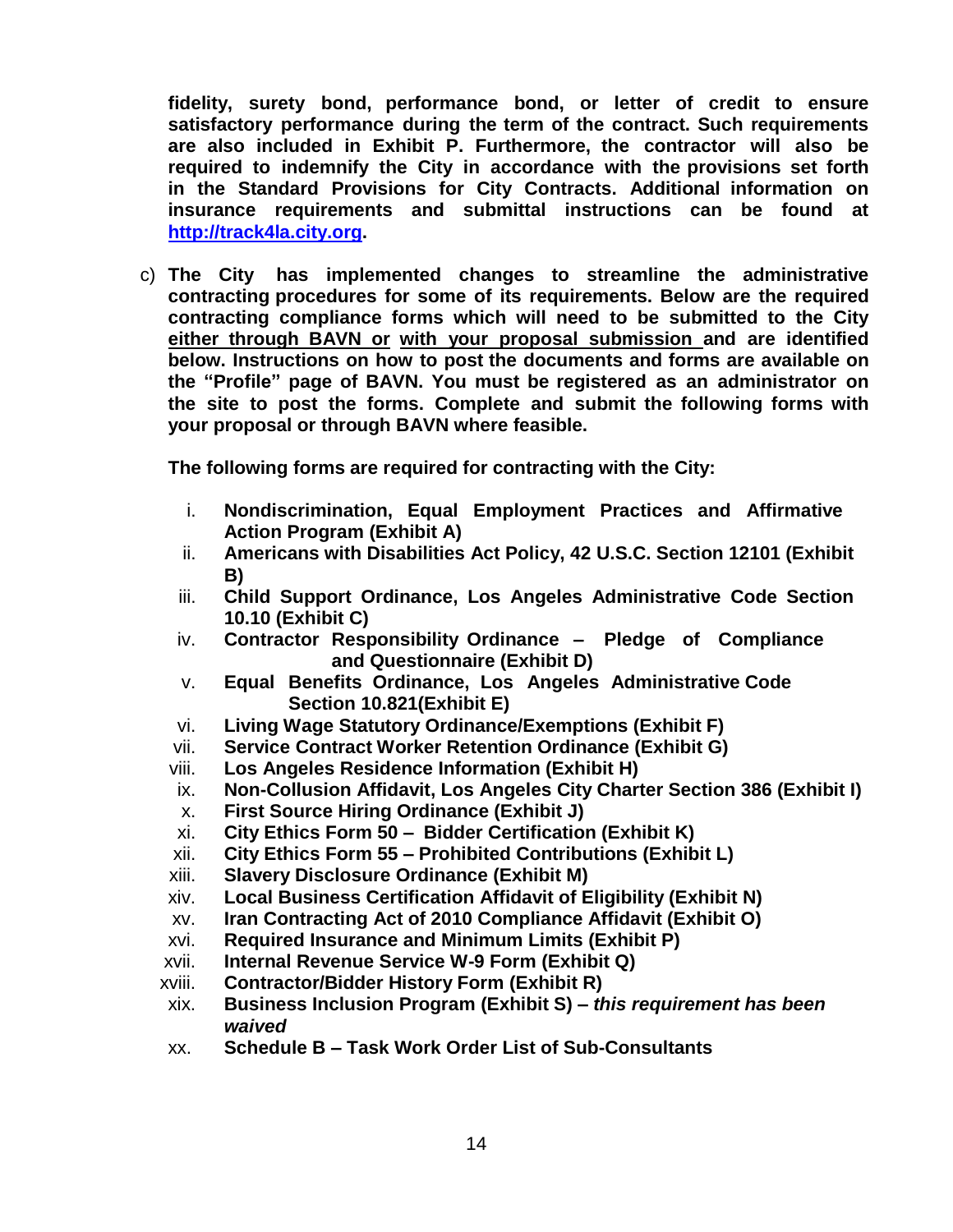### **X. PROPOSAL REVIEW PROCESS**

**The proposal review process shall include the following major activities to ensure that the procurement meets audit standards:**

- **a. All proposals shall be reviewed to determine that the minimum eligibility requirements have been met. Ineligible proposers will be informed in writing and will not be rated.**
- **b. All eligible proposals shall be reviewed, scored and ranked.**
- **c. At the City's sole discretion, oral interviews may be held. The results of the oral interview may be used in determining the final selection.**
- **d. The City reserves the right to not award any part of this contract and shall not be responsible for any solicitation costs incurred in preparing a proposal.**
- **e. The City will issue a Notice to Proceed to initiate services, and begin drafting of a standard contract for services.**

### **XI. GENERAL CONFLICT OF INTEREST GUIDELINES**

Sub-consultants participating on more than 20% of the base fee will be presumed to have participated in a significant manner on the project or to have taken part or influenced decision making for the final recommendation on the project, and will be disqualified from participating in any team proposing for the LASCB design, construction, operations and maintenance. The City reserves the right to disqualify sub-consultants from participating in future project phases if the City determines the sub-consultants participated in a significant manner in the project.

#### **General Guidelines under California Government Code Section 1090**

**The Contractor under any Contract resulting from this RFP will be subject to Section 1090 of the California Government Code. California Government Code Section 1090 governs potential conflicts of interest involving public agencies within the State of California, and the Contractor must comply with the State conflicts laws, including but not limited to Government Code Section 1090, at all times in connection with this Project. In addition to the Contractor itself, officers and employees of the Contractor who perform work for the City pursuant to this Agreement are subject to and shall comply with California Government Code Section 1090. The Contractor and Contractor's officers and employees are hereby advised to obtain independent legal counsel in order to fully understand the penalties for violating Government Code Section 1090 and the other State conflicts laws, including criminal prosecution.**

**In brief, Government Code Section 1090 prohibits, among other things, a Contractor from having a financial interest in any contract which results, directly or**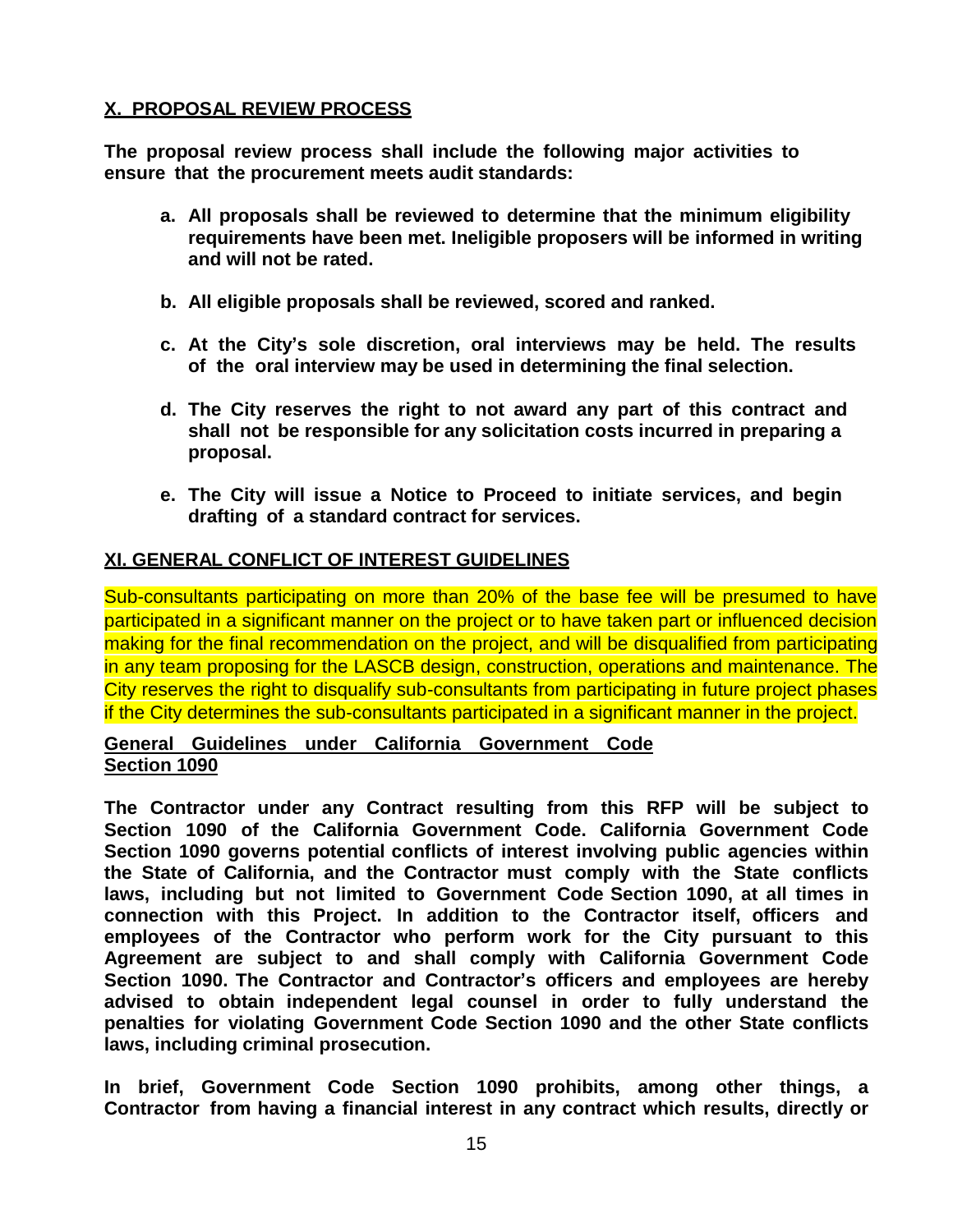**indirectly, from the services provided by the Contractor. The selected contractor will be expected to agree to the following to alleviate any real or perceived conflicts of interests:**

1) **The Contractor and contractor's parent, subsidiaries, affiliates, officers and employees agree that they will not have any future business or financial interest in any aspect of the Project, other than its work for the City as advisor pursuant to this Agreement.**

2) **Contractor further agrees that neither it nor its parent, subsidiaries or affiliates, or officers or employees will participate in any transaction relating to the Project on behalf of any actual or potential private party.**

3) **If the Contractor (including its parent, subsidiaries affiliates, officers, and employees) is in a position to receive further employment, business, financial remuneration or other interest or benefit from a bidder to a subsequent City contract, the Contractor immediately shall inform the City's authorized representative in writing of the circumstances and obtain approval and not accept such until approval has been granted.**

4) **In addition, if the Contractor, its parent, subsidiary, affiliates, officers or employee is or has been the subject of a discussion of future employment or benefit, if the Contractor has reason to believe such an arrangement may arise in the future, the Contractor immediately shall inform the City's authorized representative in writing of the circumstances.**

5) **If the Contractor has reason to believe that any other situation exists which might be viewed as or give the appearance of a conflict of interest, the Contractor immediately shall inform the City's authorized representative in writing of such a situation giving the full details thereof.**

6) **Execution of an Agreement resulting from this RFP shall constitute a representation by the Contractor that, at the time of such execution, the Contractor knows of no circumstances, present or anticipated, which come within the provisions of Government Code Section 1090 or which might otherwise be viewed as or give the appearance of a conflict of interest on the part of the Contractor, its parents, subsidiaries, affiliates, officers or employees.**

#### **XII. GENERAL CITY RESERVATIONS**

**a. City reserves the right to verify the information in the response.**

**b. If a firm submits false information or other data, the City reserves the right to reject that response. If a contract was awarded as a result of false statements or other data submitted in response to this RFP, the City reserves the right to terminate the contract and pursue recovery of fees and costs.**

**c. Submission of a response to this RFP shall constitute acknowledgment and**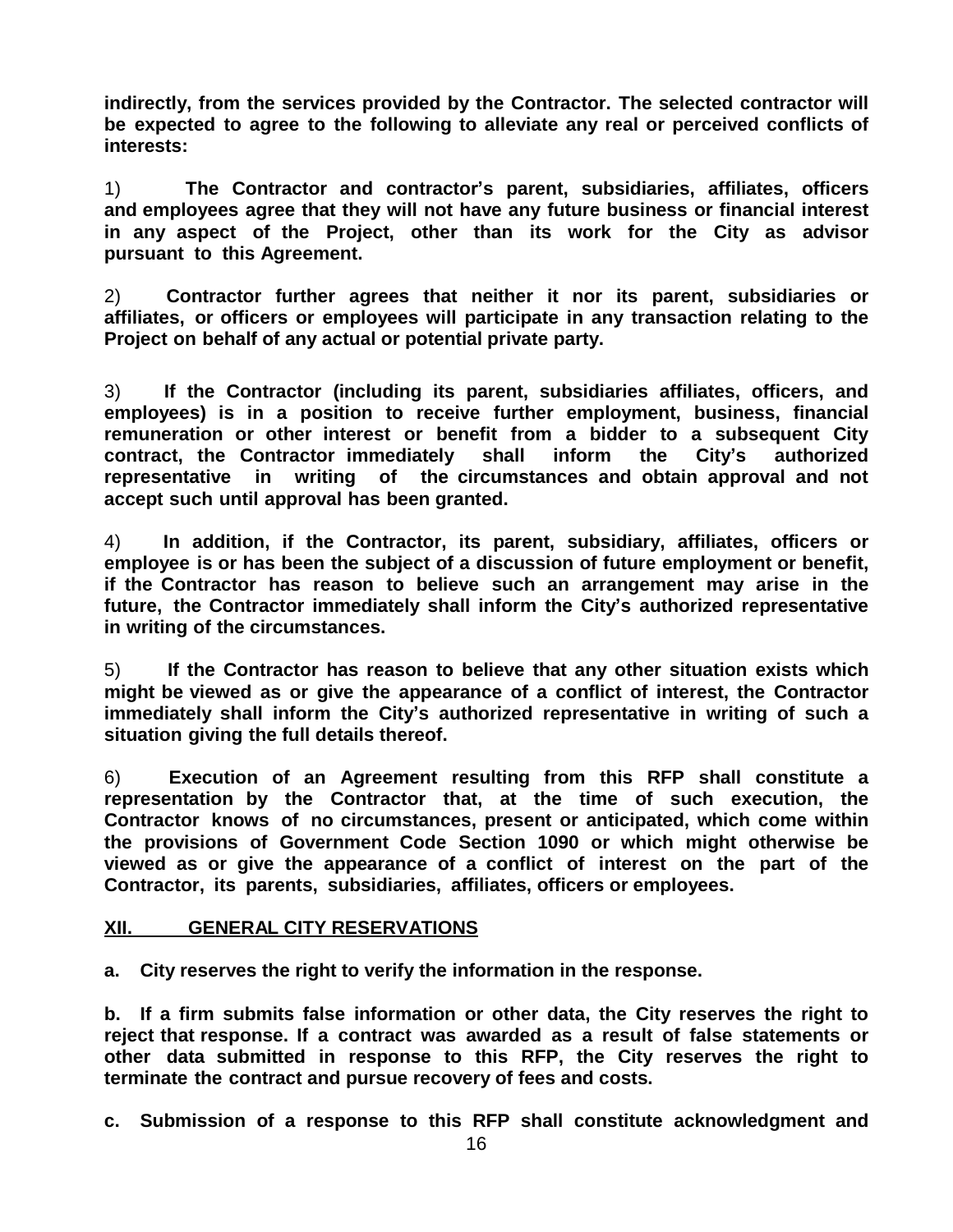**acceptance of the terms and conditions set forth herein. Responses and the offers contained therein shall remain valid for a period of three hundred sixty five (365) days from the date set for receipt of responses. Firms awarded a contract by the Mayor and Council pursuant to this RFP will be required to enter into a written contract with the City approved as to form by the City Attorney. This RFP and response, or any parts thereof, may be incorporated into and made a part of the final contract. The City reserves the right to further negotiate the terms and conditions of the contract. The final contract offer of the City may contain additional terms or terms different from those set forth herein.**

**d. Late responses will not be considered. The City, in its sole discretion, reserves the right to determine the timeliness of all responses submitted.**

**e. The City reserves the right to waive any informality in the process when to do is in the best interest of the City.**

**f. The City reserves the right to withdraw this RFP at any time without prior notice and the right to reject any and all Responses. The City makes no representation that any**

**contract will be awarded to any firm responding to this RFP. The City reserves the right to extend the deadline for submission. Firms will have the right to revise their response in the event the deadline is extended.**

- **g. A proposer may withdraw its response prior to the specified due date and time. A written request to withdraw, signed by an authorized representative of the proposer, must be submitted to the City of Los Angeles, Office of the City Administrative Officer at the address specified herein for the submittal of proposal. After withdrawing a previously submitted proposal, the proposer may submit another proposal at any time prior to the specified submission deadline.**
- **h. All costs of response preparation shall be borne by the proposer. The City shall not, in the event, be liable for any pre-contractual expenses incurred by the proposer in the preparation and/or submission of the response. This includes any travel/meal expenses incurred as a result of the interview proposal process.**
- **i. The responses provided must be accurate and complete as required in this RFP. Unclear, incomplete, and/or inaccurate documentation may not be considered for contract award.**
- **j. Responses shall be reviewed and rated by the City as submitted. Firms may make no changes or additions after the deadline for receipt, unless requested by the City.**
- **k. A firm may not be recommended for a contract award, regardless of the merits of the response submitted, if it has a history of contract noncompliance with the City or poor past or current performance with the**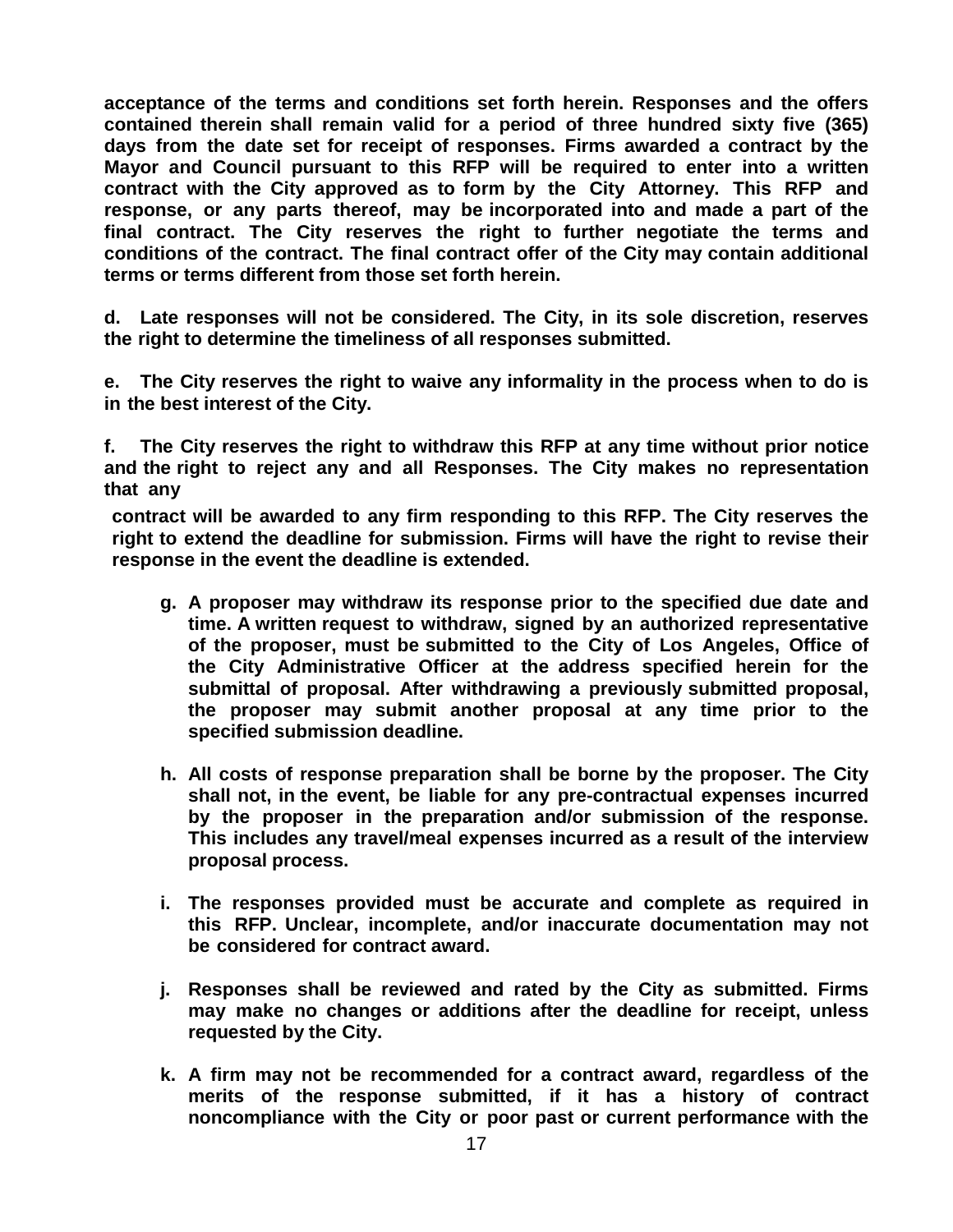**City.**

- **l. The City reserves the right to retain all responses submitted and the responses shall become the property of the City. All responses received by the City will be considered public records subject to disclosure under the Public Records Act (California Government Code Section 6250 et seq.). Applicants must identify any material they claim is exempt from disclosure under the Public Records Act. In the event such exemption is claimed, the applicant will be required to state in the response that he or she will defend any action brought against the City for its refusal to disclose such material to any party making a request thereof. Failure to include such a statement shall constitute a waiver of proposer's right to exemption from disclosure.**
- **m. Upon completion of all work under this contract, ownership and title of all reports, documents, plans, drawings, specifications, and estimates produced as part of this contract will automatically be vested in the City of Los Angeles. Copies made for the contractor's records shall not be furnished to others without written authorization from the City of Los Angeles.**

**n. Should a proposer object on any ground to any provision or legal requirement set forth in the RFP, or any addendum to the RFP, the proposer must, not more than ten calendar days after the RFP is issued, or not more than ten calendar days after any subsequent addendum to the RFP is issued, provide written notice to this Office setting forth with specificity the grounds for the objection. The failure of a proposer to object in the manner set forth in this paragraph shall constitute a complete and irrevocable waiver of any such objection.**

#### **XIII.ADMINISTRATIVE CONTRACTING REQUIREMENTS**

**The agreement to be executed pursuant to this Request for Proposal is subject to the Standard Provisions for City Contracts as presented in Appendix A. In addition, unless otherwise exempt the following administrative contracting ordinances will apply to this agreement.**

#### **1. Nondiscrimination, Equal Employment Practices and Affirmative Action Program (Exhibit A)**

**Proposers are advised that any contract awarded pursuant to this procurement process shall be subject to the applicable provisions of Los Angeles Administrative Code Section 10.8.2., Non-discrimination Clause.**

**Non-construction services to or for the City for which the consideration is \$1,000 or more shall comply with the provisions of Los Angeles Administrative Code Sections 10.8.3., Equal Employment Practices Provisions. All proposers shall complete and upload the Non Discrimination/Equal**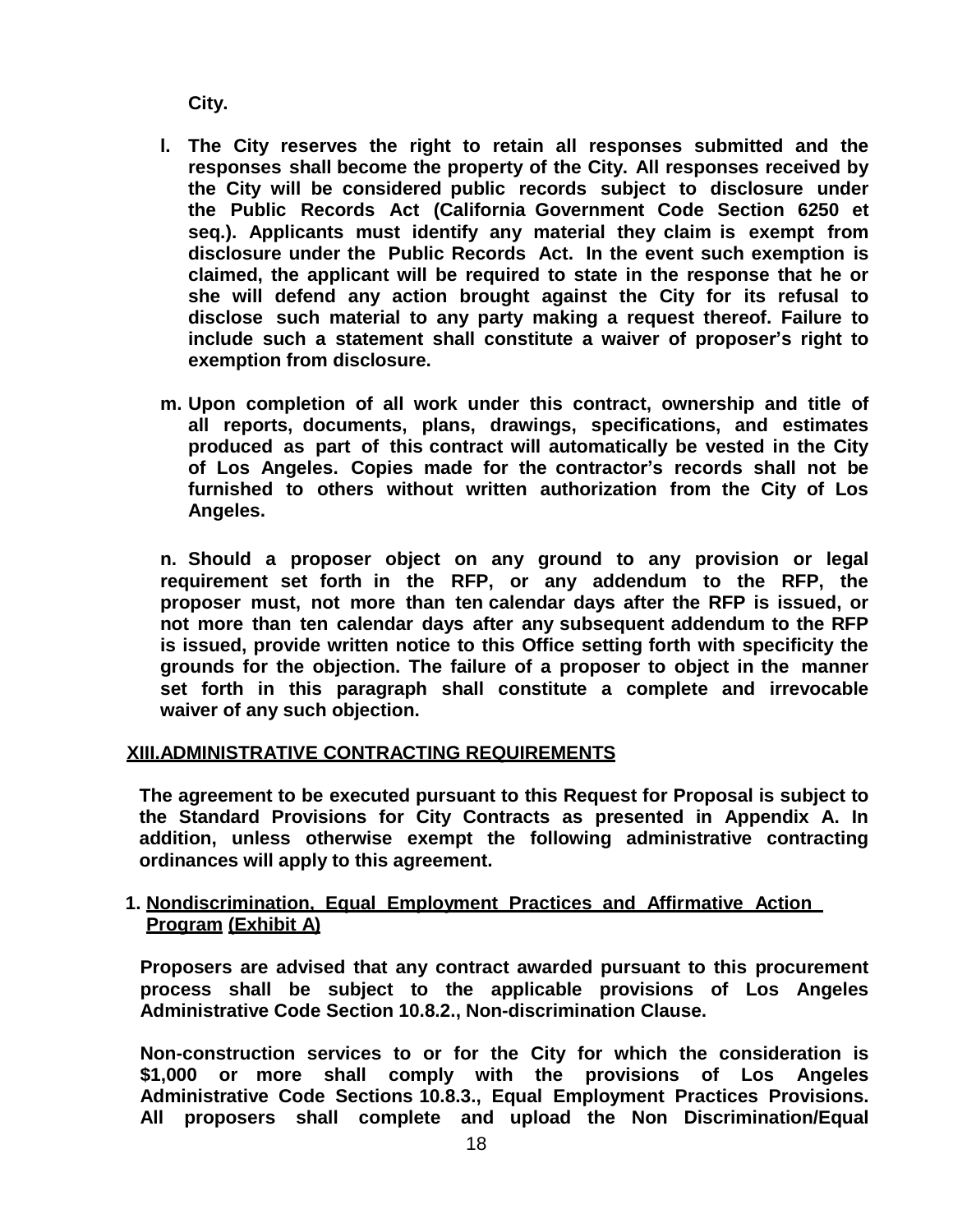**Employment Practices Certification (two (2) pages) available on BAVN residing at [http://www.labavn.org](http://www.labavn.org/) prior to award of a City contract valued at \$1,000 or more. However, proposers with certifications previously uploaded to BAVN and verified by the Office of Contract Compliance (OCC) do not need to resubmit.**

**Non-construction services to or for the City for which the consideration is \$100,000 or more shall comply with the provisions of Los Angeles Administrative Code Sections 10.8.4., Affirmative Action Program Provisions. All proposers shall complete and upload the City Affirmative Action Plan (four (4) pages) available on the BAVN residing at http://www,labavn.org prior to award of a City contract valued at \$100,000 or more. Proposers opting to submit their own affirmative action plan may do so by uploading their affirmative action plan onto BAVN. Proposers with current OCC approval for their affirmative action plan do not need to re-submit unless the approval is 30 days or less from expiration.**

**Both the City Non-Discrimination/Equal Employment Practices Certification and Affirmative Action Plan Affidavit shall be effective for a period of twelve (12) months from the date it is first uploaded onto BAVN. Proposers seeking additional information regarding the requirements of the City's Non-Discrimination Clause, Equal Employment Practices and Affirmative Action program may visit the Bureau of Contract Administration's web site at [http://bca.lacity.org](http://bca.lacity.org/index.cfm)**

#### **2. Certification Regarding Compliance with the American Disabilities Act (Exhibit B)**

**The City is a covered entity under Title II of the ADA, 42 U.S.C. Section 12131 et seq. Respondents awarded a contract through this RFP must comply with the ADA and execute a certification regarding compliance with the ADA prior to the execution of a contract (see Appendix A for Standard Provisions for City Contracts).**

#### **3. Child Support Assignment Orders (Exhibit C)**

**The City of Los Angeles has adopted an ordinance requiring that all contractors and subcontractors performing work for the City comply with all reporting requirements and wage and earning assignments relative to legally mandated child support. As a result, every contract that is let, awarded, or entered into with or on behalf of the City of Los Angeles shall contain the following provision:**

**The Contractor(s) and any Subcontractor(s) must fully comply with all applicable State and Federal employment reporting requirements for the Contractor(s)' and any Subcontractor(s)' employees. The Contractor(s) and any Subcontractor(s) must fully comply with all lawfully served Wage and Earnings Assignment Orders and Notices of Assignment in accordance with the California Family Code. The Contractor(s) and any Subcontractor(s) must**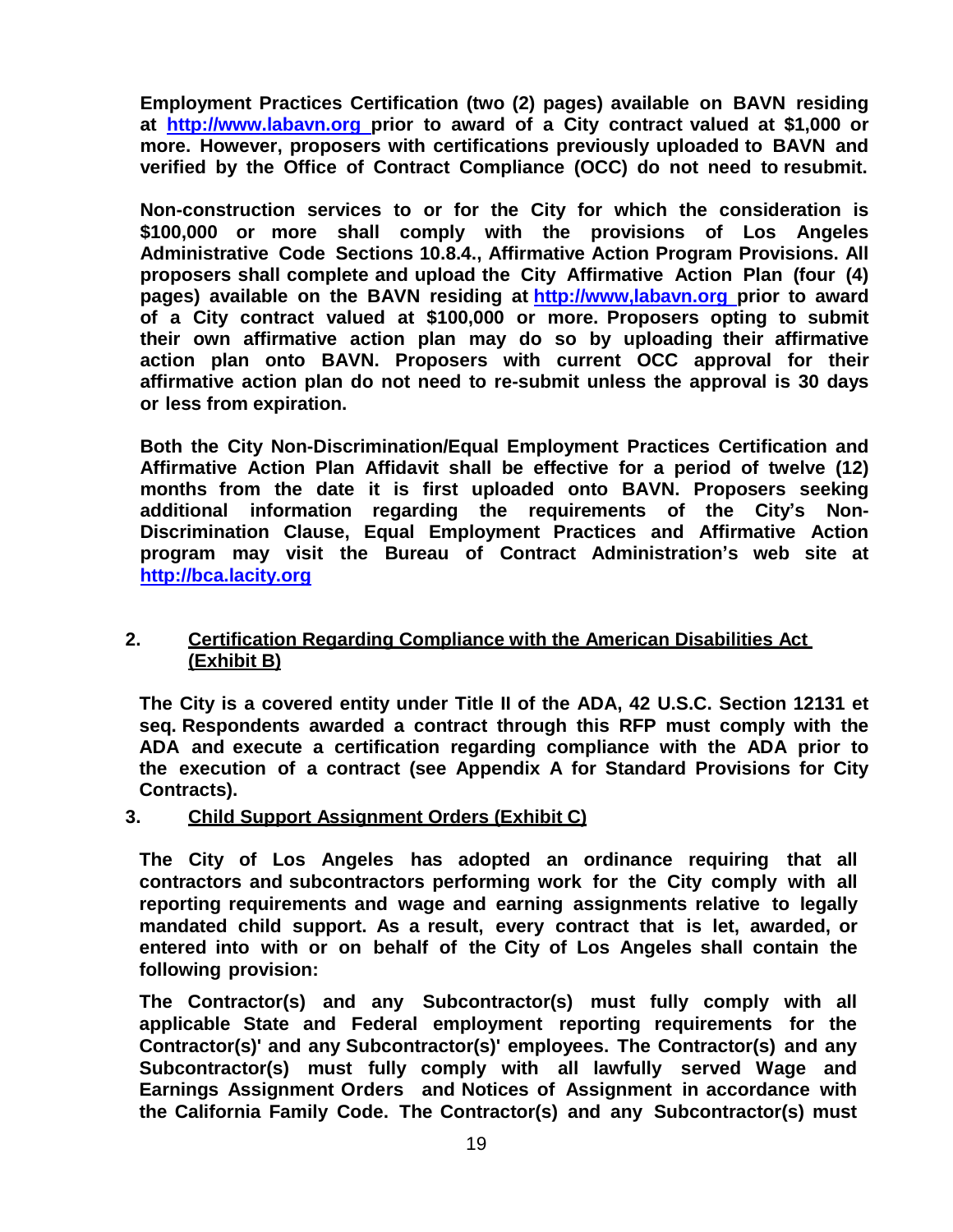**certify that the principal owner(s) thereof (any person who owns an interest of 10 percent or more) are in compliance with any Wage and Earnings Assignment Orders or Notices of Assignment applicable to them personally. The Contractor(s) and any Subcontractor(s) must certify that such compliance will be maintained throughout the term of the contract.**

**Failure of the Contractor(s) and/or any Subcontractor(s) to fully comply with all applicable reporting requirements or to implement lawfully served Wage and Earnings Assignments or Notices of Assignment or failure of the principal owner(s) to comply with any Wage and Earnings Assignments or Notices of Assignment applicable to them personally shall constitute a default under the contract. Failure of the Contractor(s) and/or any Subcontractor(s) or principal owner(s) thereof to cure the default within 90 days of notice of such default by the City shall subject the contract to termination. Failure to return the completed certification as part of the bid or proposal will result in the bid or proposal being deemed unresponsive and being rejected.**

#### **4. Contractor Responsibility Ordinance (Exhibit D)**

**The proposers are advised that any contract awarded pursuant to this procurement process shall be subject to the provisions of the Contractor Responsibility Ordinance (CRO) (see Appendix A for Standard Provisions for City Contracts). All proposers shall complete and return with their proposal the "Contractor Responsibility Questionnaire". Failure to return the completed questionnaire may result in a proposer being deemed non-responsive. Proposers shall refer to the Bureau of Contract Administration's website at [http://bca.lacity.org](http://bca.lacity.org/) for further information regarding the requirements of the Ordinance.**

#### **5. Equal Benefits Ordinance (Exhibit E)**

**Proposers are advised that any contract awarded pursuant to this procurement process shall be subject to the applicable provisions of Los Angeles Administrative Code Section 10.8.2.1, Equal Benefits Ordinance (EBO). All proposers shall complete and upload, the EBO Affidavit (two (2) pages) available on BAVN residing at [http://www.labavn.org,](http://www.labavn.org/) prior to award of a City contract valued at**

**\$5,000. The EBO Affidavit shall be effective for a period of twelve months from the date it is first uploaded onto the City's BAVN. Bidders/proposers do not need to submit supporting documentation with their bids or proposals. However, the City may request supporting documentation to verify that the benefits are provided equally as specified on the EBO Affidavit.**

**Proposers seeking a waiver from the requirements of the EBO shall refer to the Bureau of Contract Administration's web site at <http://bca.lacity.org/index.cfm> and download the form. The EBO waiver request form must be returned with the bid/proposal. Proposers shall refer to the Bureau of Contract Administration's website at [http://bca.lacity.org](http://bca.lacity.org/) for further information regarding the requirements**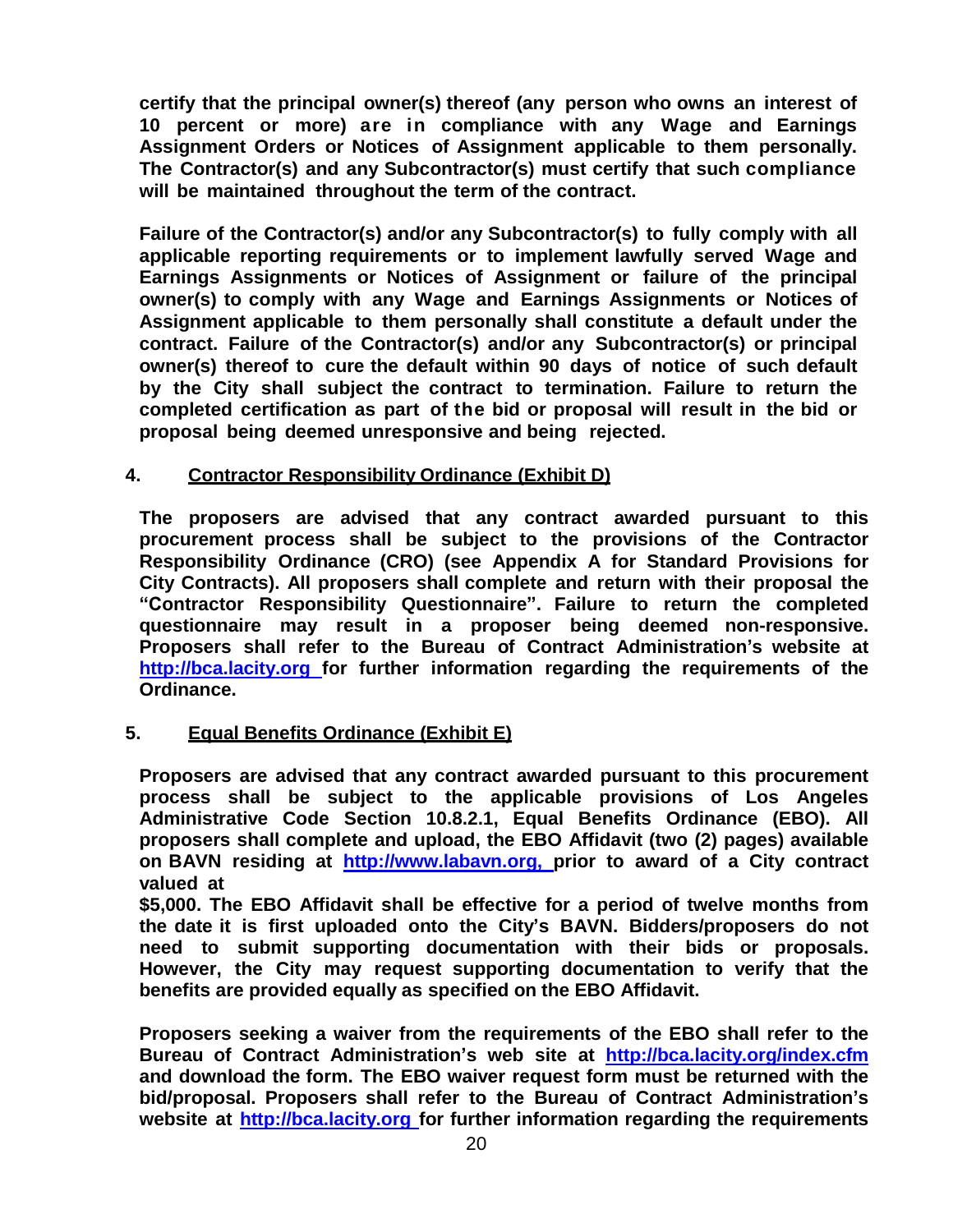**of the Ordinance.**

#### **6. Living Wage Ordinance and Service Contractor Worker Retention Ordinance/Exemption (Exhibits F and G)**

**Unless approved for an exemption, contractors under contracts primarily for the furnishing of services to or for the City and that involve an expenditure or receipt in excess of \$25,000 and a contract term of at least (3) months, lessees and licensees of City property, and certain recipients of City financial assistance shall comply with the provisions of Los Angeles Administrative Code Sections 10.37 et seq., Living Wage Ordinance (LWO) and 10.36 et seq., Service Contractor Worker Retention Ordinance (SCWRO). Proposers shall refer to the Bureau of Contract Administration's website at [http://bca.lacity.org](http://bca.lacity.org/) for further information regarding the requirements of the Ordinance.**

**Proposers who believe that they meet the qualifications for one of the exemptions described in the LWO "List of Statutory Exemptions" shall apply for exemption from the ordinance by submitting with their proposal the Bidder/Contractor Application for Non- Coverage or Exemption (Form OCC/LW-10) or the Non-Profit/One-Person Contractor Certification of Exemption (OCC/LW-13). The list of statutory exemptions, the application and the certification are identified on the web page identified above. To access the forms, visit [http://bca.lacity.org/site/pdf/scwro/lwo.](http://bca.lacity.org/site/pdf/scwro/lwo%20and%20scwro%20rfp%20language%20and%20attachments.pdf)**

### **7. Los Angeles Residence Information (Exhibit H)**

**The City Council, in consideration of the importance of preserving and enhancing the economic base and wellbeing of the City, encourages businesses to locate or remain within the City of Los Angeles. This is important because of the jobs businesses generate and for the business taxes they remit. The City Council, on January 7, 1992, adopted a motion that requires proposers to state their headquarter address as well as the percentage of their workforce residing in the City of Los Angeles. All potential respondents are required to complete the Los Angeles Residence Information form and submit the form with their proposal.**

### **8. Non-Collusion Affidavit (Exhibit I)**

**This statement shall be submitted and signed by the Proposer under penalty of perjury that: the response is genuine, not a sham or collusive; the response is not made in the interest or on behalf of any person not named therein; the respondent has not directly or indirectly induced or solicited any person to submit a false or sham response or to refrain from responding; and the respondent has not in any manner sought by collusion to secure an advantage over any other respondent.**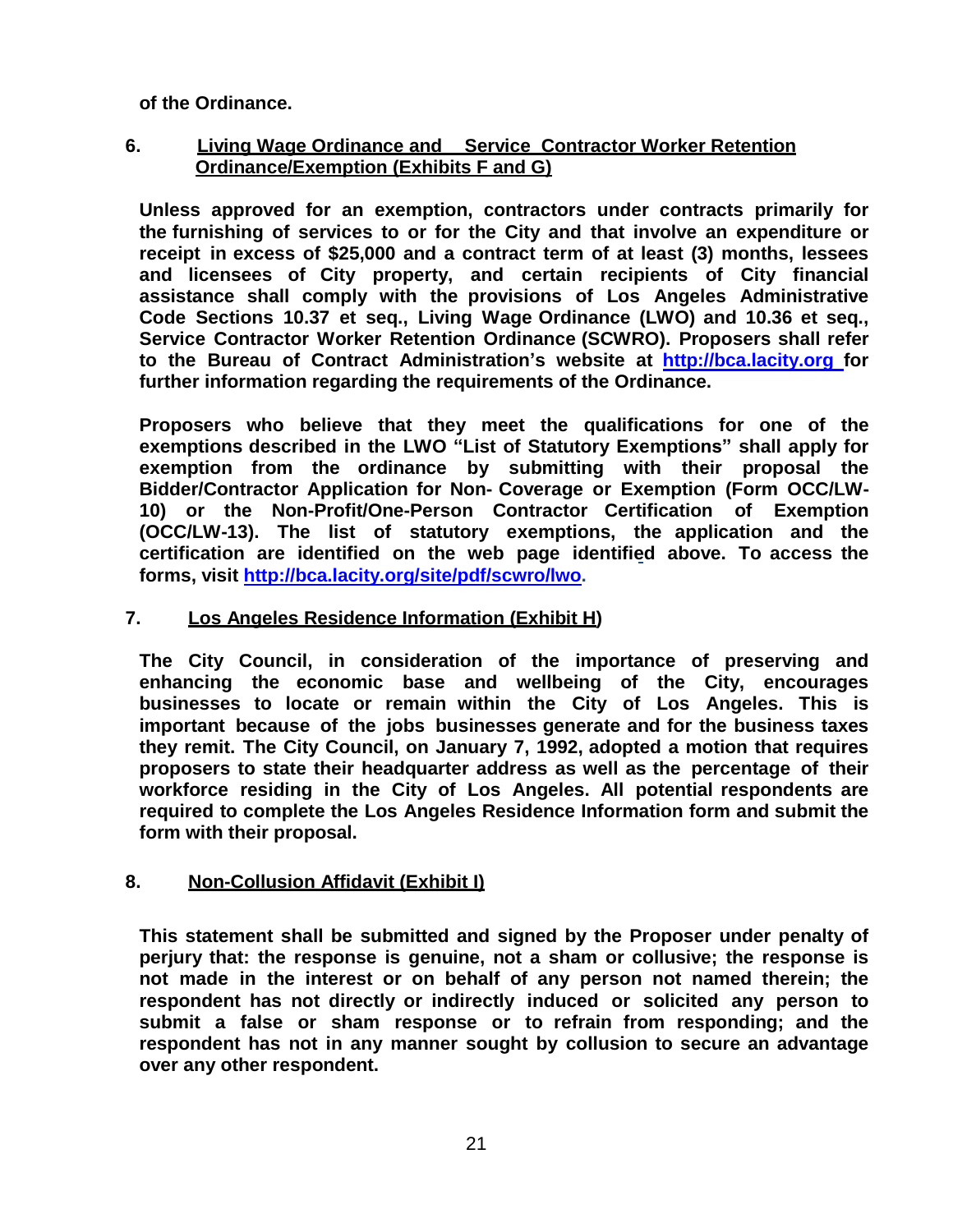### **9. First Source Hiring Ordinance (Exhibit J)**

**Unless otherwise approved for an exemption, contractors under contracts primarily for the furnishing of services to or for the City, the value of which exceeds \$25,000 with a term of at least three (3) months, and certain recipients of City Loans or Grants, shall comply with the provisions of Los Angeles Administrative Code Section 10.44 et seq., First Source Hiring Ordinance (FSHO). Proposers shall refer to Bureau of Contract Administration's website at [http://bca.lacity.org](http://bca.lacity.org/) for further information regarding the requirements of the Ordinance.**

#### **10. City Ethics Form 50 – Los Angeles Municipal Lobbying Ordinance (Exhibit K)**

**Proposers must submit with their proposals a completed CEC Form 50 (Exhibit K) acknowledging that, if they qualify as lobbying entities under Los Angeles Municipal Code Section 48.02 (the exemptions in Los Angeles Municipal Code Section 48.03 and Los Angeles Administrative Code Section 10.40.4 do not apply), they agree to comply with the disclosure requirements and prohibitions established in the Municipal Lobbying Ordinance [\(http://ethics.lacity.org/PDF/laws/law\\_mlo\\_jan2013.pdf\)](http://ethics.lacity.org/PDF/laws/law_mlo_jan2013.pdf). Proposals without a completed CEC Form 50 will be deemed nonresponsive.**

#### **11. City Ethics Form 55 – Prohibited Contributions and Fundraising (Exhibit L)**

**Bidders/Proposers may not make campaign contributions to or engage in fundraising for certain elected officials or candidates for elected City office from the time they submit the response until either the contract is approved or, for successful bidders/proposers, twelve (12) months after the contract is signed. The bidders'/proposers' principals and subcontractors performing \$100,000 or more in work on the contract, as well as the principals of those subcontractors, are also subject to the same limitations on campaign contributions and fundraising.**

#### **12. Slavery Disclosure Ordinance (Exhibit M)**

- **Unless otherwise exempt and in accordance with the provisions of the Slavery Disclosure Ordinance, any contract awarded pursuant to this RFP will be subject to the Slavery Disclosure Ordinance, Section 10.41 of the Los Angeles Administrative Code (see Standard Provisions for City Contracts: Appendix A).**
- **All proposers shall complete and upload, the Slavery Disclosure Ordinance Affidavit (one (1) page) available on BAVN residing at [http://www.labavn.org](http://www.labavn.org/) prior to award of a City contract. Proposers seeking additional information regarding the requirements of the Slavery Disclosure Ordinance may visit the Bureau of Contract Administration's web site at [http://bca.lacity.org.](http://bca.lacity.org/)**

### **13. Local Business Preference Program (Exhibit N)**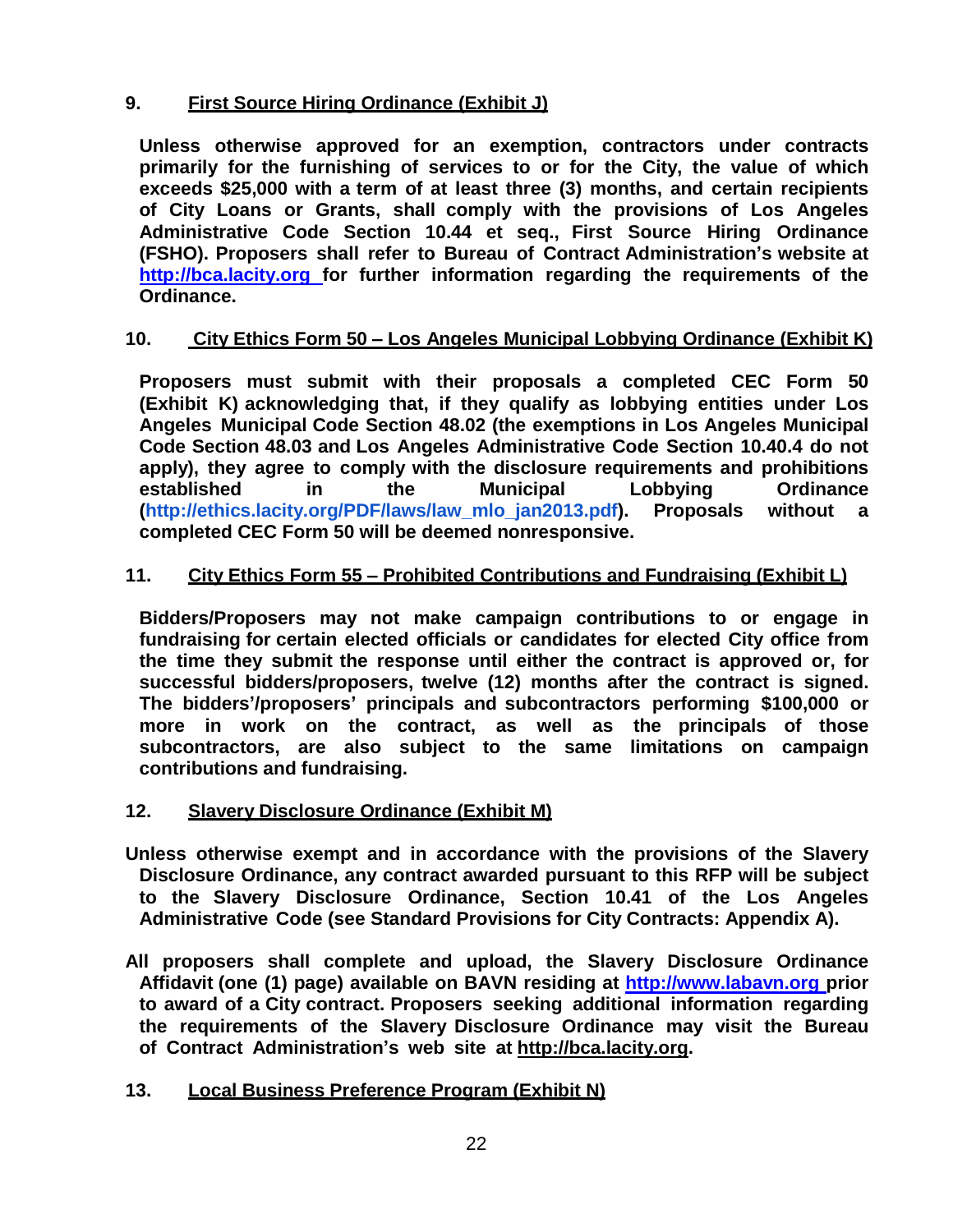**Proposers who submit a response to this solicitation will be evaluated in accordance with Article 21 to Division 10, Chapter 1 of the Los Angeles Administrative Code (Ordinance No. 181910) establishing a Local Business Preference Program for the City's procurement of goods, equipment and services, including construction, when the contract involves an expenditure in excess of \$150,000. Proposers seeking additional information regarding the eligibility criteria of the Local Business Preference Ordinance may visit the Bureau of Contract Administration's web site at [http://bca.lacity.org.](http://bca.lacity.org/)**

**The City of Los Angeles shall grant an eight percent Local Business Preference to Local Businesses for contracts involving consideration in excess of \$150,000. The City of Los Angeles shall also provide a preference of up to five percent, to a Proposal submitted by a business that does not qualify as a Local Business, but that identifies a qualifying Local Subcontractor to perform work under the Contract, provided the Local Subcontractor satisfies the criteria enumerated in Sections 10.47.2 and 10.47.7 of the Los Angeles Administrative Code, Chapter 1, Article 21.**

**To be eligible for participation in this program, the proposer shall submit the Local Business Certification Affidavit of Eligibility attesting as such on the City of Los Angeles' Business Assistance Virtual Network (BAVN) website.**

#### **14. Iran Contracting Act of 2010 (Exhibit O)**

**In accordance with California Public Contract Code Sections 2200-2208, all bidders submitting proposals for, entering into, or renewing contracts with the City of Los Angeles for goods and services estimated at \$1,000,000 or more are required to complete, sign and submit the "Iran Contracting Act of 2010 Compliance Affidavit".**

#### **15. Required Insurance and Minimum Limits (Exhibit P)**

**The selected proposer will be required to maintain insurance levels as indicated in Exhibit P. Additional information on insurance requirements and submittal instructions can be found at [http://track4la.city.org.](http://track4la.city.org/)**

#### **16. Internal Revenue Service W-9 Form (Exhibit Q)**

**All proposers will be required to complete the Internal Revenue Service Form W-9. Visit the Internal Revenue Service website at irs.gov.**

#### **17. Contractor/Bidder History Form (Exhibit R)**

**All proposers will be required to supply a list of all City of Los Angeles contracts held by the bidder or any affiliated entity during the preceding 10 years.**

### **18. Business Inclusion Program (BIP) (Exhibit S)**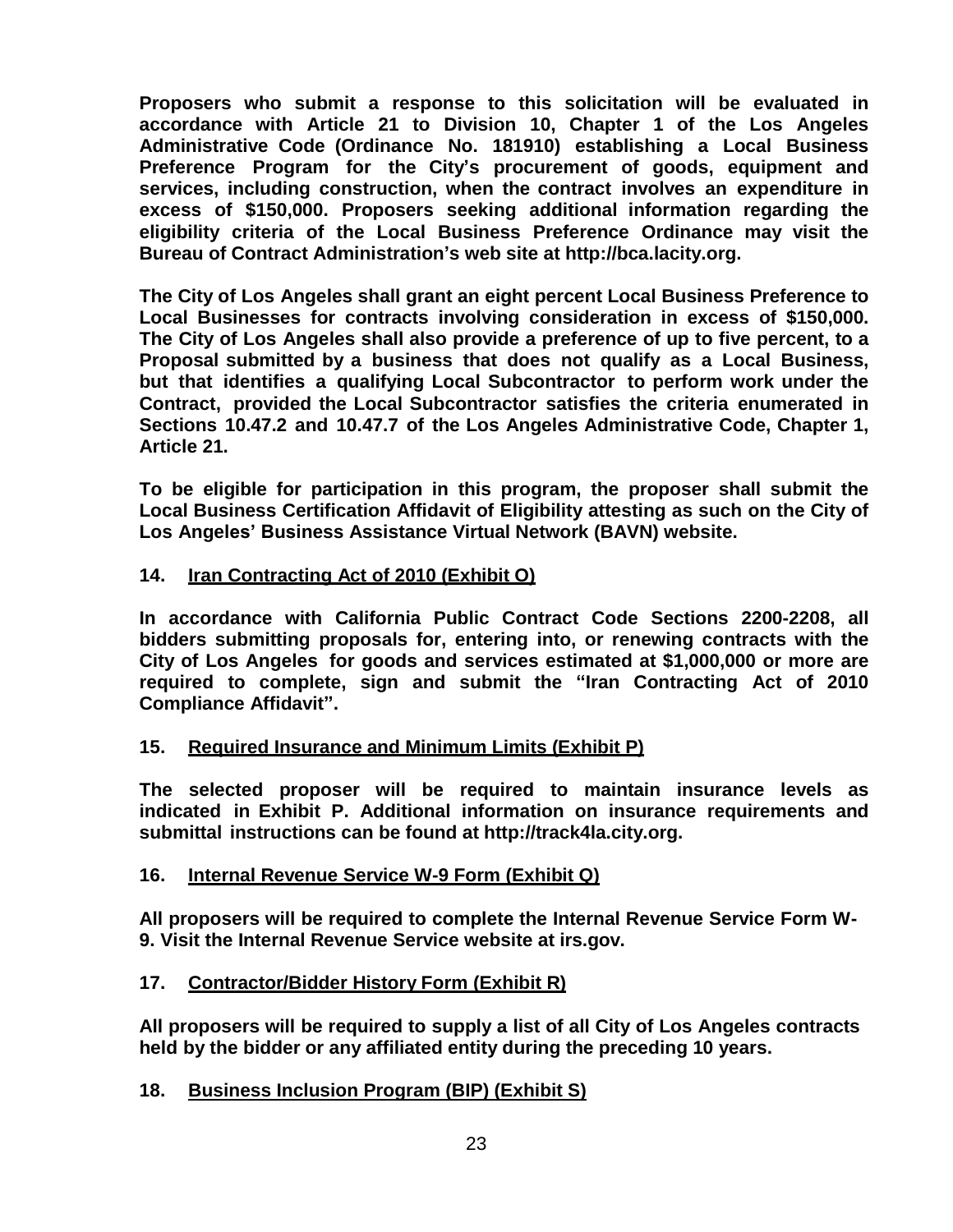**This requirement has been waived.**

### **19. Business Tax Registration Certificate (BTRC)**

**The selected firm will be required to demonstrate compliance with the City's business tax laws by acquiring/maintaining one of the following; Business Tax Registration Certificate, Vendor Registration Number or Certificate of Exemption. This BTRC must remain valid in order to do business with the City. Visit the Office of Finance website at finance.lacity.org for more information.**

#### **20. Notice to Proposers Regarding the Public Records Act**

**Responses to this RFP become the exclusive property of the City. At such time when a firm is selected and its name made public, all proposals submitted shall be regarded as public records. Exceptions will be those elements in each proposal that are defined by the proposer as business or trade secrets and marked "TRADE SECRET," "CONFIDENTIAL" or "PROPRIETARY". Each element that a proposer desires not to be considered a public record must be clearly marked as set forth above, and any blanket statement (i.e., regarding entire pages, documents, or other non-specific designations) shall not be sufficient and shall not bind the City in any way whatsoever. The City shall not in any way be liable or responsible for the disclosure of any such records, including but not limited to, those so marked if disclosure is deemed to be required by law or by court order. If a dispute arises among the City, the proposer and a person seeking disclosure of such records, the City shall notify the proposer so that the proposer has the opportunity to seek a court order precluding the disclosure of such information. In the absence of the proposer obtaining such an order, the City shall have the right to release the information.**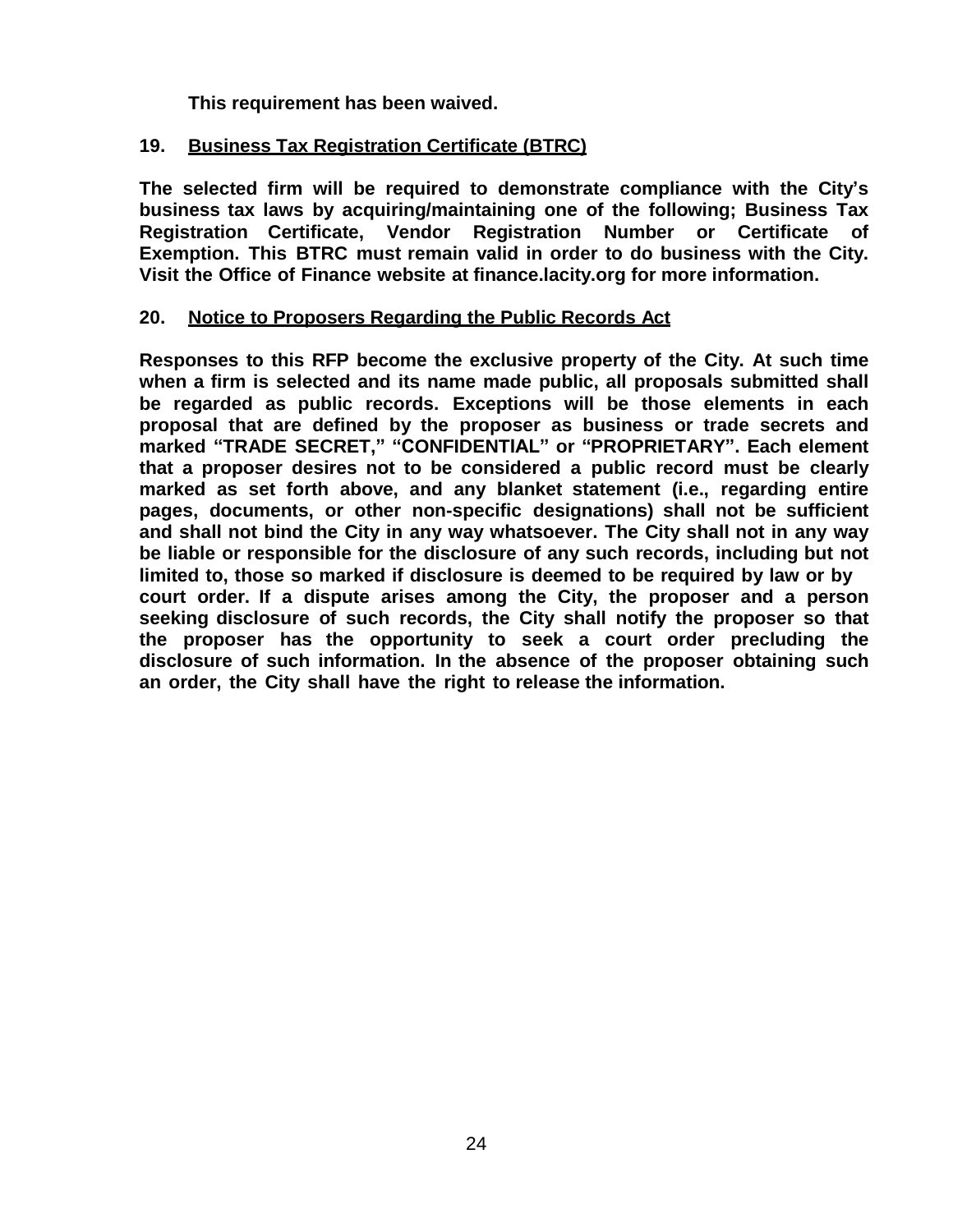### **21. Contractor Evaluation Program**

At the end of this contract, the City will conduct an evaluation of the Contractor's performance. The City may also conduct evaluations of the Contractor's performance during the term of the contract. As required by Section 10.39.2 of the Los Angeles Administrative Code, evaluations will be based on a number of criteria, including the quality of the work product or service performed, the timeliness of performance, the Contractor's compliance with budget requirements, and the expertise of personnel which the Contractor assigns to the contract. The Contractor will be provided with a copy of the final City evaluation and allowed 14 calendar days to respond. The City will use the final City evaluation, and any response from the Contractor, to evaluate future proposals and to conduct reference checks when awarding other personal service contracts.

### **22. Schedule B – Task Work Order List of Sub-Consultants**

Submit the names and resumes of your proposed sub-consultants including Schedule B – Task Work Order List of Sub-Consultants for all proposed sub-consultants. The fee proposal should outline the costs per phase for each service, as well as provide an estimate cost for reimbursable expenses.

*MRB:PY*

**Attachments**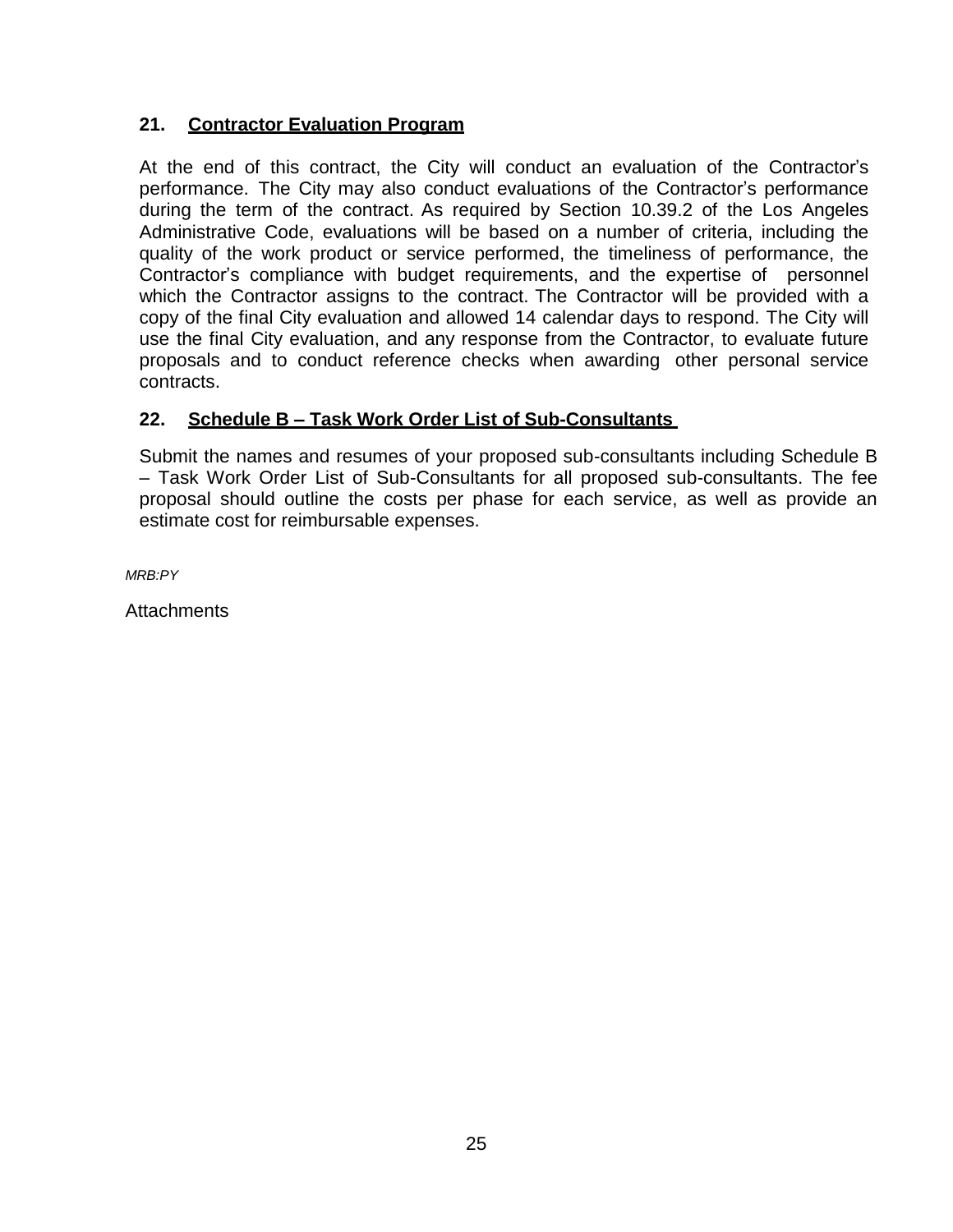| <b>Preparation of a Detailed RFQ and RFP</b>  |                                                                      |                                                                                           |               |                    |         | <b>Fiscal Year</b> |         |         |         |         |
|-----------------------------------------------|----------------------------------------------------------------------|-------------------------------------------------------------------------------------------|---------------|--------------------|---------|--------------------|---------|---------|---------|---------|
| Phase                                         | <b>Description</b>                                                   | <b>Start</b>                                                                              | <b>Finish</b> | <b>Task Total</b>  | 2018-19 |                    | 2019-20 | 2020-21 | 2021-22 | 2022-23 |
| Phase 1: Start Up                             |                                                                      |                                                                                           |               |                    |         |                    |         |         |         |         |
|                                               |                                                                      | Task 1 - Project Management support, Governance, Stakeholder and Approval Processes       |               |                    |         |                    |         |         |         |         |
|                                               | Task 2 - Procurement and Start                                       |                                                                                           |               |                    |         |                    |         |         |         |         |
|                                               | Phase 1 - Sub Total                                                  |                                                                                           |               |                    |         |                    |         |         |         |         |
|                                               | <b>Phase 2: Procurement Docmentation Preparation Phase</b>           |                                                                                           |               |                    |         |                    |         |         |         |         |
|                                               | Task 1 - Project Management support for all Tasks below              |                                                                                           |               |                    |         |                    |         |         |         |         |
|                                               | Task 2 - Defining the Competition                                    |                                                                                           |               |                    |         |                    |         |         |         |         |
|                                               | Task 3 - Leading the Preparation of the RFQ                          |                                                                                           |               |                    |         |                    |         |         |         |         |
|                                               | Task 4 - Leading the Preparation of the RFP                          |                                                                                           |               |                    |         |                    |         |         |         |         |
|                                               | Task 5 - Support the Development of the Project Agreement            |                                                                                           |               |                    |         |                    |         |         |         |         |
|                                               |                                                                      | Task 6 - Support the Process of Coord'g the Documents for the ITA Data Rm in the Basement |               |                    |         |                    |         |         |         |         |
|                                               | Task 7 - Support Governance and Approvals Processes                  |                                                                                           |               |                    |         |                    |         |         |         |         |
|                                               | Phase 2 Sub Total                                                    |                                                                                           |               |                    |         |                    |         |         |         |         |
| <b>Phase 3: Procurement Implementation</b>    |                                                                      |                                                                                           |               | \$                 |         |                    |         |         |         |         |
|                                               | Task 1 - Project Management support for all the Tasks below          |                                                                                           |               |                    |         |                    |         |         |         |         |
|                                               | Task 2- The RFQ and RFP Procurement Process                          |                                                                                           |               |                    |         |                    |         |         |         |         |
|                                               | Task 3 - RFP Process includinig the One-on-One Meetings              |                                                                                           |               |                    |         |                    |         |         |         |         |
|                                               | Task 4 - Lead and Organize the RFQ and RFP Evaluation Process        |                                                                                           |               |                    |         |                    |         |         |         |         |
|                                               | Task 5 - Conduct Evaluation Training                                 |                                                                                           |               |                    |         |                    |         |         |         |         |
|                                               | Phase 3 Sub Total                                                    |                                                                                           |               |                    |         |                    |         |         |         |         |
|                                               | Phase 4: Preferred Bidder Negotiations Phase                         |                                                                                           |               | $\mathsf{\dot{S}}$ |         |                    |         |         |         |         |
|                                               | Task 1 - Assistance with the Negotiations and Financial Close        |                                                                                           |               |                    |         |                    |         |         |         |         |
|                                               | Phase 4 Sub Total                                                    |                                                                                           |               |                    |         |                    |         |         |         |         |
|                                               | Work Components for Financial Analysis of Phases 2, 3, 4, and 5      |                                                                                           |               | $\zeta$            |         |                    |         |         |         |         |
|                                               | Task 1 - Project Management support for all the Tasks below          |                                                                                           |               |                    |         |                    |         |         |         |         |
|                                               | Task 2 - Update Financial Model Prior to Release of RFP              |                                                                                           |               |                    |         |                    |         |         |         |         |
|                                               | Task 3 - RFQ/RFP Financial Component Preparation                     |                                                                                           |               |                    |         |                    |         |         |         |         |
|                                               | Task 4 - RFQ Financial Evaluations                                   |                                                                                           |               |                    |         |                    |         |         |         |         |
|                                               | Task 5 - RFP Financial Evaluations                                   |                                                                                           |               |                    |         |                    |         |         |         |         |
|                                               | Task 6 - Update Value for Money Estimate                             |                                                                                           |               |                    |         |                    |         |         |         |         |
|                                               | Task 7 - Financial Support for the Preferred Bidder and Negotiations |                                                                                           |               |                    |         |                    |         |         |         |         |
|                                               | Task 8 - Financial Support to Financial Close                        |                                                                                           |               |                    |         |                    |         |         |         |         |
|                                               | Phase 5 Sub Total                                                    |                                                                                           |               |                    |         |                    |         |         |         |         |
| <b>Total Fee</b>                              |                                                                      |                                                                                           |               | \$                 |         |                    |         |         |         |         |
|                                               |                                                                      |                                                                                           |               |                    |         |                    |         |         |         |         |
| <b>Sub Consultant</b>                         |                                                                      |                                                                                           |               |                    |         |                    |         |         |         |         |
| Sub Consultant                                |                                                                      |                                                                                           |               |                    |         |                    |         |         |         |         |
| <b>Sub Consultant</b>                         |                                                                      |                                                                                           |               |                    |         |                    |         |         |         |         |
| Sub Consultant                                |                                                                      |                                                                                           |               |                    |         |                    |         |         |         |         |
| <b>Total Sub Consultants</b>                  | MBE = 18%, WBE = 4%, OBE, EBE, DVBE, SBE                             |                                                                                           |               |                    |         |                    |         |         |         |         |
|                                               |                                                                      |                                                                                           |               |                    |         |                    |         |         |         |         |
| <b>Reimbursables</b>                          |                                                                      |                                                                                           |               |                    |         |                    |         |         |         |         |
| <b>Phase 5 - Construction Period Services</b> |                                                                      |                                                                                           |               |                    |         |                    |         |         |         |         |
|                                               | Task 1 - Assistance During the Construction Period                   |                                                                                           |               |                    |         |                    |         |         |         |         |
| <b>Total Construction Period Services</b>     |                                                                      |                                                                                           |               |                    |         |                    |         |         |         |         |

### **Assumptions:**

1. Review 10 RFQ submissions. 3. Coordinate at least 30 meetings.

2. Review 4 RFP bidders.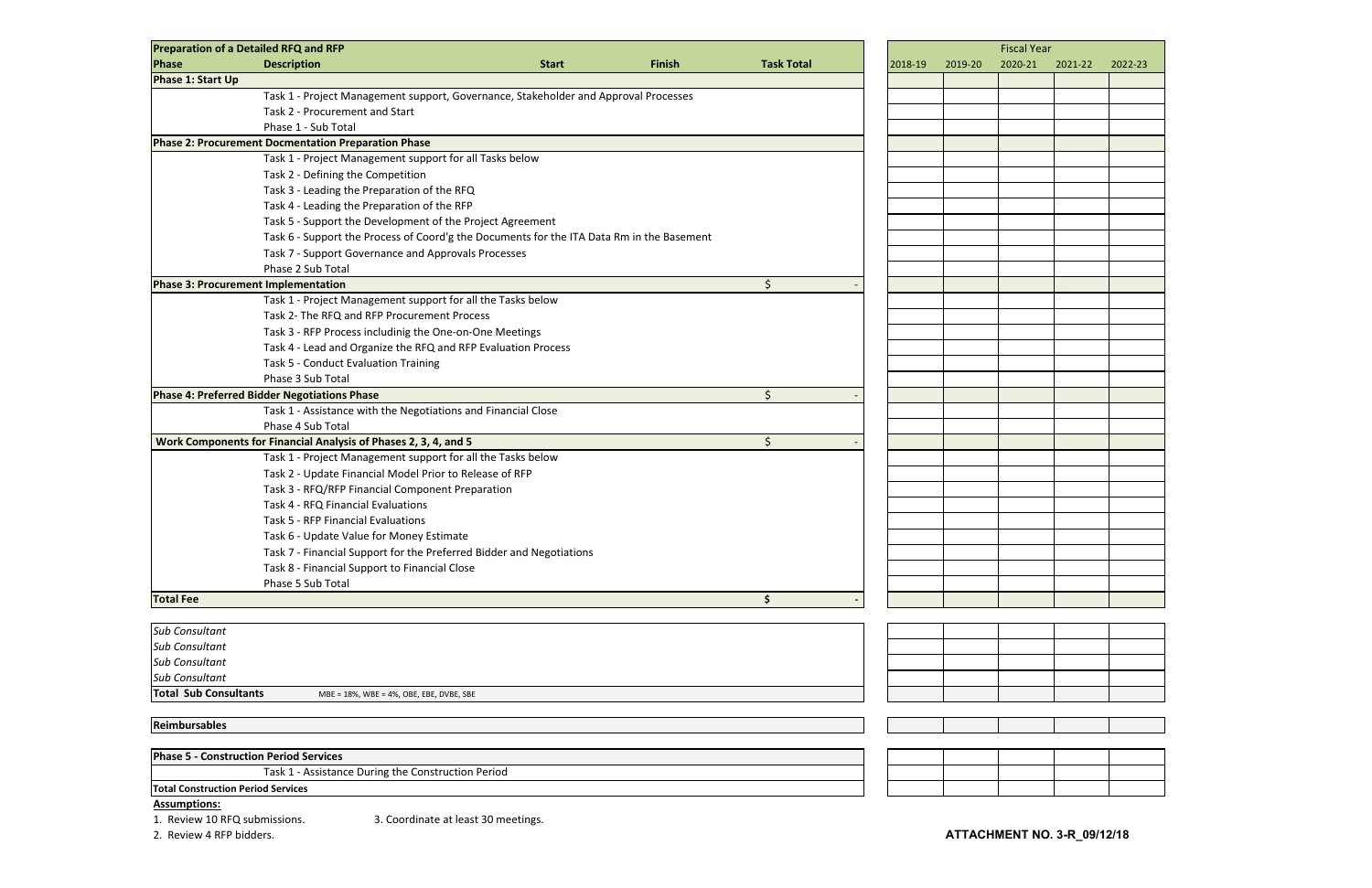| Item         | Task Name                                                                                                | Duration             | Start                        | Finish                                | 2018       | 2019                            |                                                              | 2020                                                           | 2021<br>JFMAMJJASONDJFMAMJJASONDJFMAMJJASONDJFMAMJJASONDJFMAMJJASONDJFMAMJJASONDJFMAMJJASONDJFMAMJJ | 2022 | 2023 | 2024                               |
|--------------|----------------------------------------------------------------------------------------------------------|----------------------|------------------------------|---------------------------------------|------------|---------------------------------|--------------------------------------------------------------|----------------------------------------------------------------|-----------------------------------------------------------------------------------------------------|------|------|------------------------------------|
|              | <b>Task A - Programming</b>                                                                              | 303 days             | Tue 4/3/18                   | Wed 1/30/19                           |            |                                 |                                                              |                                                                |                                                                                                     |      |      |                                    |
|              | <b>Task B - Perfomance Specifications</b>                                                                | 254 days             | Mon 5/21/18                  | Wed 1/30/19                           |            |                                 |                                                              |                                                                |                                                                                                     |      |      |                                    |
|              | Task C - Design Guidelines - Civic Center                                                                | 319 days             | Tue 4/3/18                   | Fri 2/15/19                           |            |                                 |                                                              |                                                                |                                                                                                     |      |      |                                    |
|              | <b>Operations &amp; Maintenance Specifications</b>                                                       | 183 days             | Wed 8/15/18                  | Wed 2/13/19                           |            |                                 |                                                              |                                                                |                                                                                                     |      |      |                                    |
|              | City Attorney to Draft the Ordinance for 95 days<br>P3 - Best Value<br><b>Including Council Approval</b> |                      | Fri 7/13/18                  | Mon 10/15/18                          |            |                                 |                                                              | City Attorney Initiate P3 Ordinance Including Council Approval |                                                                                                     |      |      |                                    |
|              | TOS for DBFOM RFQ / RFP Preparation 32 days<br>(Receive Proposal / Review)                               |                      | Mon 8/20/18 Thu 9/20/18      |                                       |            | والأكار                         |                                                              |                                                                |                                                                                                     |      |      |                                    |
|              | TOS for RFQ / RFP Provider<br>for P3 Using CAO's Consultant List                                         | 0 days               |                              |                                       |            | $\leftrightarrow$ 8/20/18       |                                                              |                                                                |                                                                                                     |      |      |                                    |
|              | <b>RFP Due</b>                                                                                           | 0 days               | Mon 10/1/18                  | Mon 10/1/18                           |            | TOS Due $\rightarrow$ 10/1/18   |                                                              |                                                                |                                                                                                     |      |      |                                    |
|              | Review Proposals and Selection of<br>Consultant                                                          | 0 days               | Fri 10/5/18                  | Fri 10/5/18                           |            | ◆ $10/5/18$                     |                                                              |                                                                |                                                                                                     |      |      |                                    |
|              | NTP Issued                                                                                               | 0 days               | Tue 10/9/18                  | Tue 10/9/18                           |            | Issue NTP $\triangleq$ 10/9/18  |                                                              |                                                                |                                                                                                     |      |      |                                    |
| 10           | Start of Work for Preparation of<br><b>RFQ Documents</b>                                                 | 55 days              |                              | Wed 10/10/18 Mon 12/3/18              |            | <b>Contract</b>                 |                                                              |                                                                |                                                                                                     |      |      |                                    |
| 11           | <b>Community Meeting</b>                                                                                 | 0 days               | Thu 11/8/18                  | Thu 11/8/18                           |            | $\leftrightarrow$ 11/8/18       |                                                              |                                                                |                                                                                                     |      |      |                                    |
| 12           | RFQ Issuance / Due                                                                                       | 52 days              | Tue 12/4/18                  | Thu 1/24/19                           |            | <b>RFQ Issuance / Due</b>       |                                                              |                                                                |                                                                                                     |      |      |                                    |
| $ 13\rangle$ | Outreach Meeting w/ Prospective<br>Proposers for RFQ                                                     | 0 days               |                              | Wed 12/5/18 Wed 12/5/18               |            | $12/5/18$ $\rightarrow$         |                                                              |                                                                |                                                                                                     |      |      |                                    |
| 14           | Consultant Prepares RFP / Design<br><b>Competition Documents</b>                                         | 60 days              | Tue 12/11/18 Fri 2/8/19      |                                       |            |                                 |                                                              |                                                                |                                                                                                     |      |      |                                    |
| 15           | Selection Process for Short List<br>(Review & Selection)                                                 | 61 days              | Fri 1/25/19                  | Tue 3/26/19                           |            | <b>Proposers Short List</b>     |                                                              |                                                                |                                                                                                     |      |      |                                    |
| 16           | <b>Community Meeting</b>                                                                                 | 0 days               |                              | Wed 1/30/19 Wed 1/30/19               |            | $\leftrightarrow$ 1/30/19       |                                                              |                                                                |                                                                                                     |      |      |                                    |
| 17           | <b>Council Approval for RFP</b>                                                                          | 31 days              | Wed 3/27/19 Fri 4/26/19      |                                       |            | <b>RFP Council Approval</b>     |                                                              |                                                                |                                                                                                     |      |      |                                    |
| 18           | Short Listed - RFP Outreach Meeting                                                                      | 0 days               | Fri 5/3/19                   | Fri 5/3/19                            |            |                                 | $\leftrightarrow$ 5/3/19                                     |                                                                |                                                                                                     |      |      |                                    |
| 19           | RFP / Design Competition Documents<br>Issued Out to Selected Teams                                       | 0 days               | Mon 5/6/19                   | Mon 5/6/19                            |            | $5/6/19$ Sisue RFP              |                                                              |                                                                |                                                                                                     |      |      |                                    |
| $ 20\rangle$ | Design Competition                                                                                       | 91 days              | Tue 5/7/19                   | Mon 8/5/19                            |            |                                 |                                                              |                                                                |                                                                                                     |      |      |                                    |
| 21           | Community Meeting -<br>Presentation of All Submittals                                                    | 7 days               | Tue 8/6/19                   | Mon 8/12/19                           |            |                                 |                                                              |                                                                |                                                                                                     |      |      |                                    |
| $ 22\rangle$ | <b>Selection Process</b>                                                                                 | 58 days              | Tue 8/6/19                   | Wed 10/2/19                           |            |                                 | a sa T                                                       |                                                                |                                                                                                     |      |      |                                    |
| 23           | Negotiations of Project Agreement /<br>Entitlements                                                      | 58 days              | Thu 10/3/19                  | Fri 11/29/19                          |            |                                 |                                                              |                                                                |                                                                                                     |      |      |                                    |
| 24           | <b>Council Approval of Project Agreement</b>                                                             | 61 days              | Mon 12/2/19 Fri 1/31/20      |                                       |            |                                 | <b>Council Approval</b>                                      |                                                                |                                                                                                     |      |      |                                    |
| 25           | DBFOM (Design/Construction) LASCB                                                                        | 1160 days            | Mon 2/3/20                   | Fri 4/7/23                            |            |                                 | <b>Design / Construction</b>                                 |                                                                |                                                                                                     |      |      |                                    |
| 26           | <b>Garland Lease Expiration</b>                                                                          | 0 days               | Thu 2/29/24                  | Thu 2/29/24                           |            |                                 |                                                              |                                                                |                                                                                                     |      |      | Garland Lease Expiration + 2/29/24 |
|              |                                                                                                          |                      |                              |                                       |            |                                 |                                                              |                                                                |                                                                                                     |      |      |                                    |
|              | <b>E.I.R. for Civic Center Master Plan</b>                                                               | 796 days             | Thu 9/27/18                  | Mon 11/30/20                          |            |                                 |                                                              |                                                                |                                                                                                     |      |      |                                    |
|              | MFC & Council Approval EIR - CCMP Report                                                                 | 63 days              | Thu 9/27/18                  | Wed 11/28/18                          |            | Issue NTP $\triangleq$ 11/29/18 |                                                              |                                                                |                                                                                                     |      |      |                                    |
|              | <b>NTP Issued</b><br>(EIR) Environmental Impact Report                                                   | 0 days<br>$732$ days | Thu 11/29/18<br>Fri 11/30/18 | Thu 11/29/18<br>Mon 11/30/20          |            |                                 |                                                              |                                                                |                                                                                                     |      |      |                                    |
|              |                                                                                                          |                      |                              |                                       |            |                                 |                                                              |                                                                |                                                                                                     |      |      |                                    |
| Project:     | R1-DRAFT_LASCB-Master Schedule_2018-0912<br>Date: Wed 9/12/18                                            | Task<br>Milestone    |                              | Rolled Up Task<br>Rolled Up Milestone | $\Diamond$ | Deadline                        | Manual Summary Rollup <b>Contract Contract Progress</b><br>⊕ |                                                                |                                                                                                     |      |      |                                    |
|              | Wed 9/12/18 4:10 PM R1-DRAFT_LASCB-Master Schedule_2018-0912                                             |                      |                              |                                       |            |                                 | Page 1                                                       |                                                                |                                                                                                     |      |      |                                    |

| e |                                    |  |
|---|------------------------------------|--|
|   |                                    |  |
|   |                                    |  |
|   |                                    |  |
|   |                                    |  |
|   |                                    |  |
|   |                                    |  |
|   |                                    |  |
|   |                                    |  |
|   |                                    |  |
|   |                                    |  |
|   |                                    |  |
|   |                                    |  |
|   |                                    |  |
|   |                                    |  |
|   |                                    |  |
|   |                                    |  |
|   |                                    |  |
|   |                                    |  |
|   |                                    |  |
|   | Garland Lease Expiration + 2/29/24 |  |
|   |                                    |  |
|   |                                    |  |
|   |                                    |  |
|   |                                    |  |
|   |                                    |  |

**DRAFT**

# **REVISION 1 - Los Angeles Street Civic Building (LASCB) - DBFOM-P3 Master Schedule**